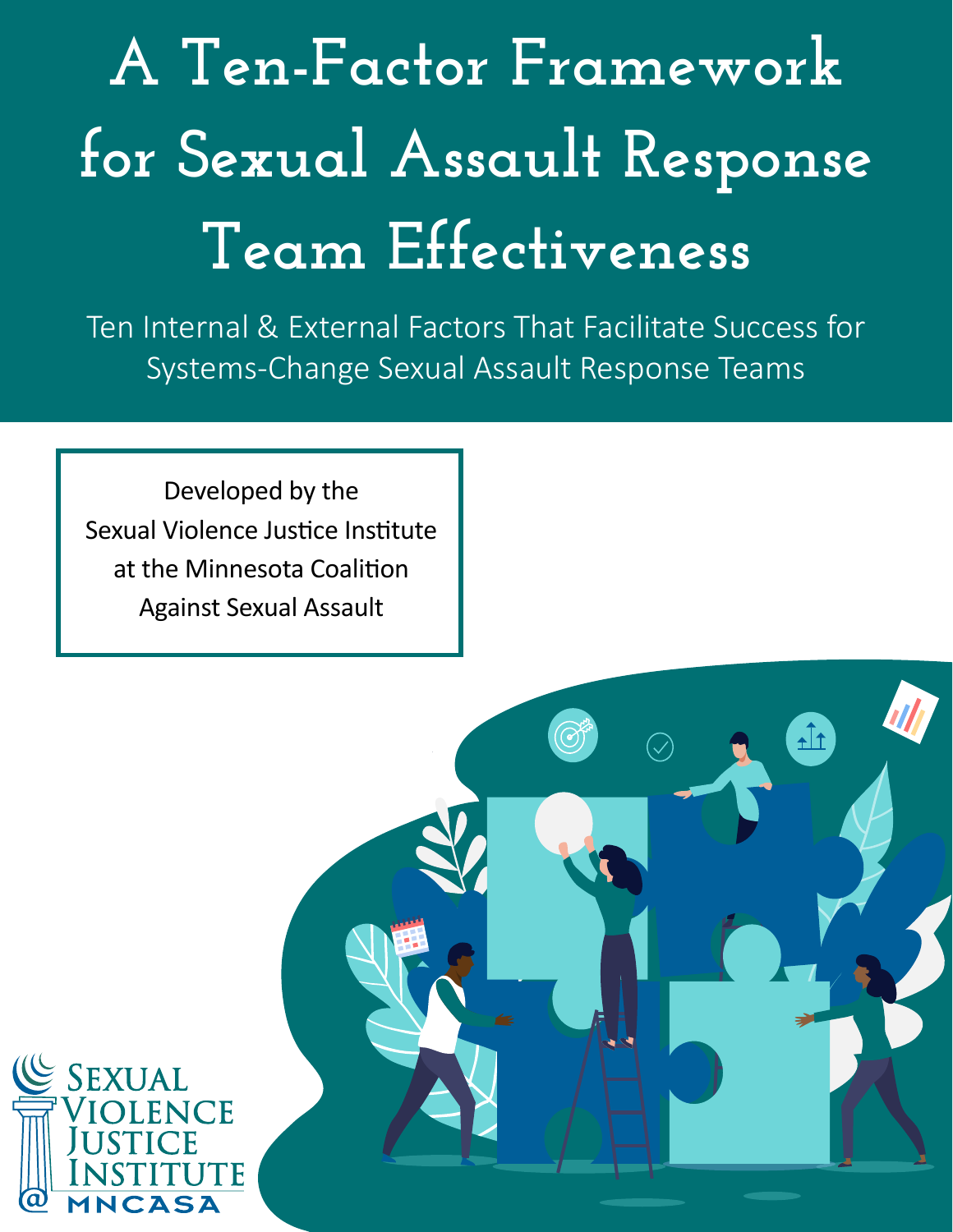# **Table of Contents**

### **3 4 5**

#### **Introduction**

**A Ten-Factor Framework for SART Effectiveness**

#### **Internal Factors**

Six Characteristics of Successful Systems-Change SARTs

- 1. Shared Vision & Model
- 2. Multi-Level Leadership
- 3. Culture of Learning
- 4. Continual Improvement
- 5. Diverse Membership
- 6. Emphasis on Relationships & Teamwork



**16**

**27**

**31**

#### **External Factors**

Four Key Supports Needed by Systems-Change SARTs

- 1. Confident Individual Members
- 2. Supportive Member Agencies
- 3. Access to Resources & Networking
- 4. Community Support & Input

#### **Recommendations for STOP Administrators 12**

#### **Appendix I**

Supplementary Information on the Ten Factors

#### **Appendix II 25**

Participants & Methodology

**References**

#### **Acknowledgements**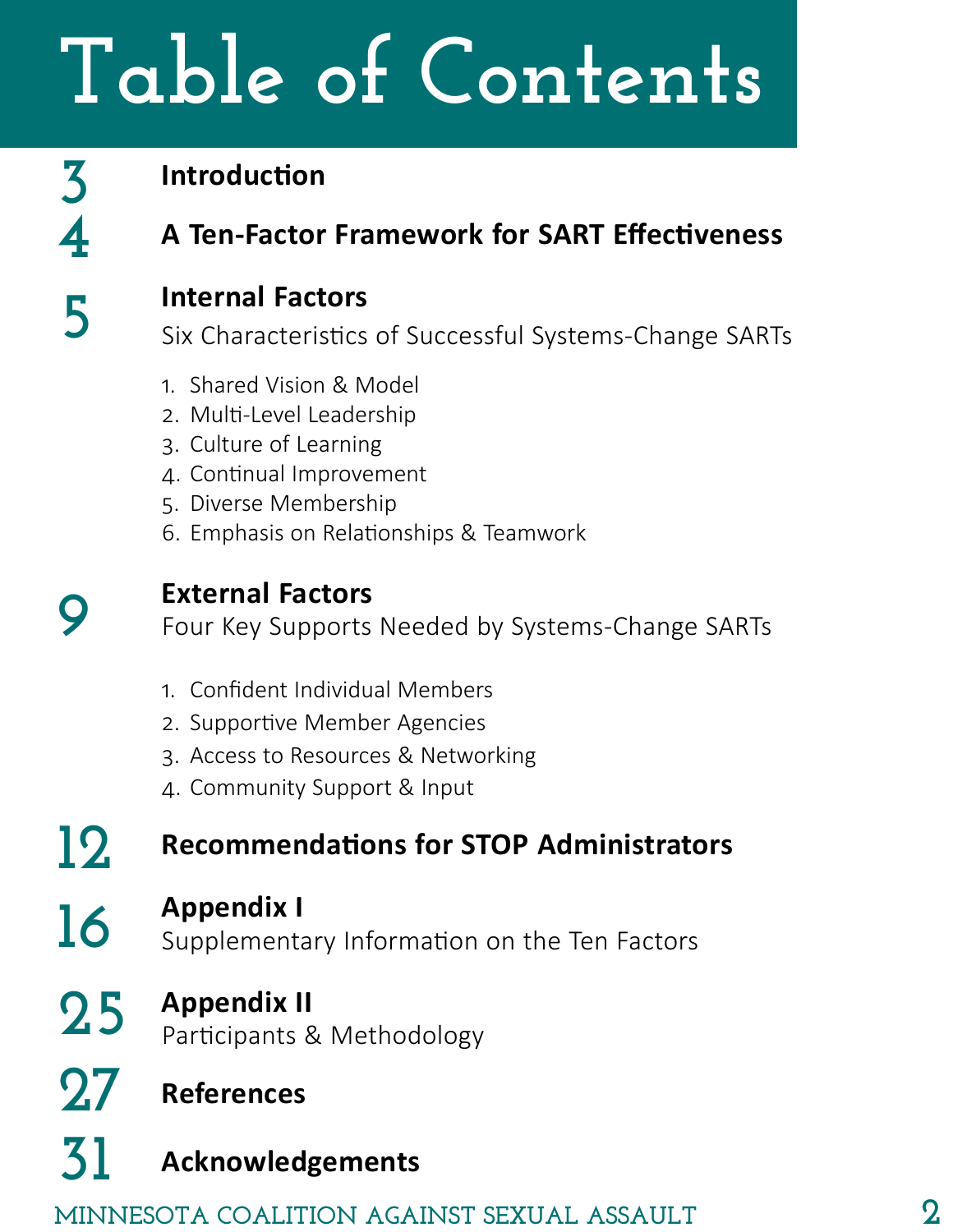## **Introduction**

Systems-change sexual assault response teams (SARTs) are community-based multidisciplinary teams (MDTs) that work to create long-term improvements to local systems of response to sexual violence. SARTs enable communities to maximize the effectiveness of their available resources and responses, and to improve relationships between institutions like law enforcement, victim services, prosecution, and local hospitals. For STOP administrators, funding systems-change SART work is an efficient way to leverage existing local resources and meet the 20% sexual assault funding set-aside. For a more in-depth introduction to systems-change SARTs, [click here](https://www.mncasa.org/wp-content/uploads/2019/11/SARTS-and-Systems-Change-Handout.pdf).

The following framework for SART effectiveness breaks down ten factors that can help to facilitate the success of systems-change SARTS. These ten factors include six internal team characteristics and four external supports.

This framework was informed by the input of seventeen teams across the nation that SVJI staff engaged in a consensus-building process during site visits in 2015-

2016. These SARTs varied in structure, governance, composition, and demographic makeup. Each team met SVJI's definition of a SART engaged in systems-change work. There was consensus from all participating teams on the key internal and external elements that best support systemschange SART effectiveness. To learn more about this resource's participants and methodology, see [Appendix II](#page-24-0).



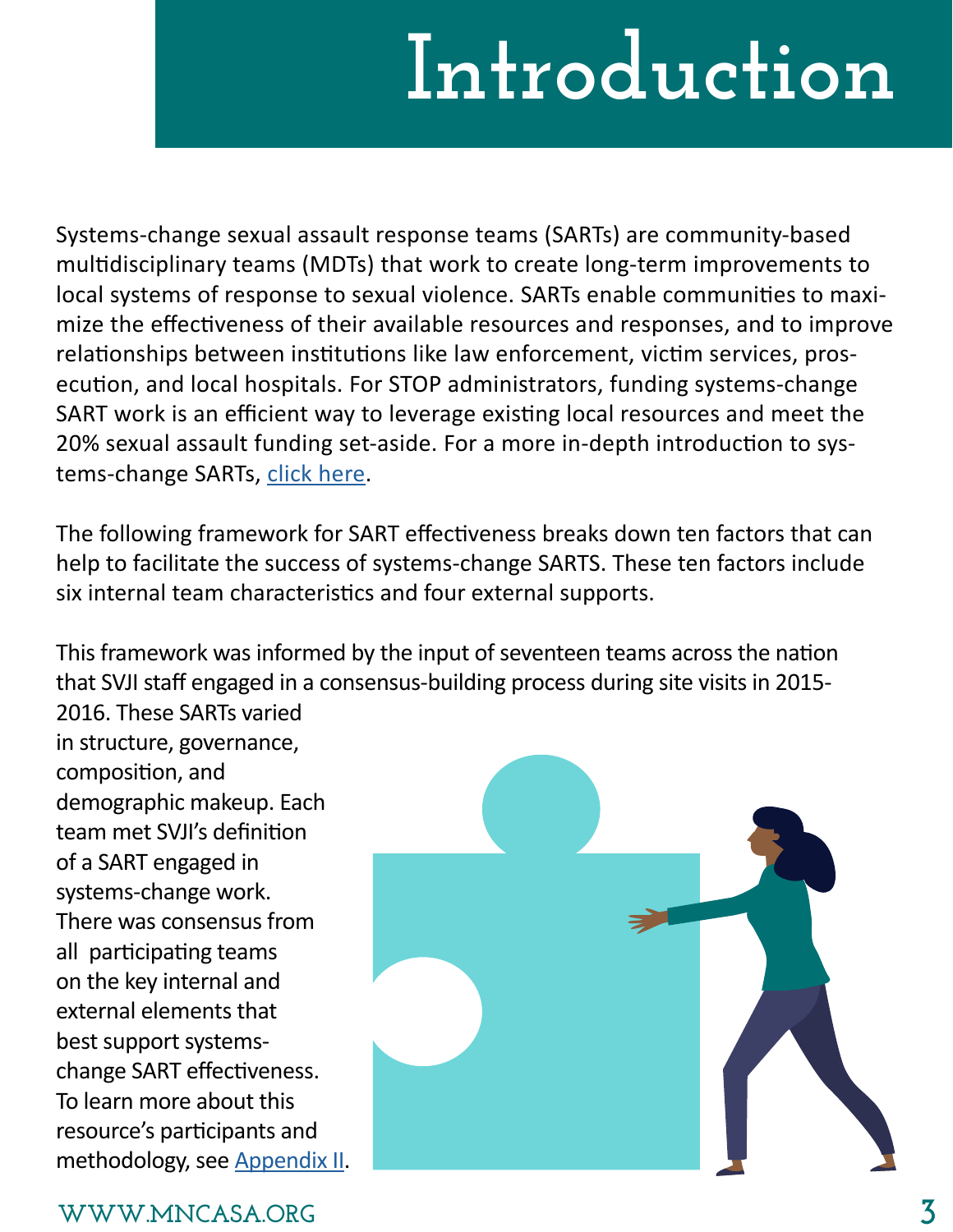#### **A Ten-Factor Framework for SART Effectiveness**

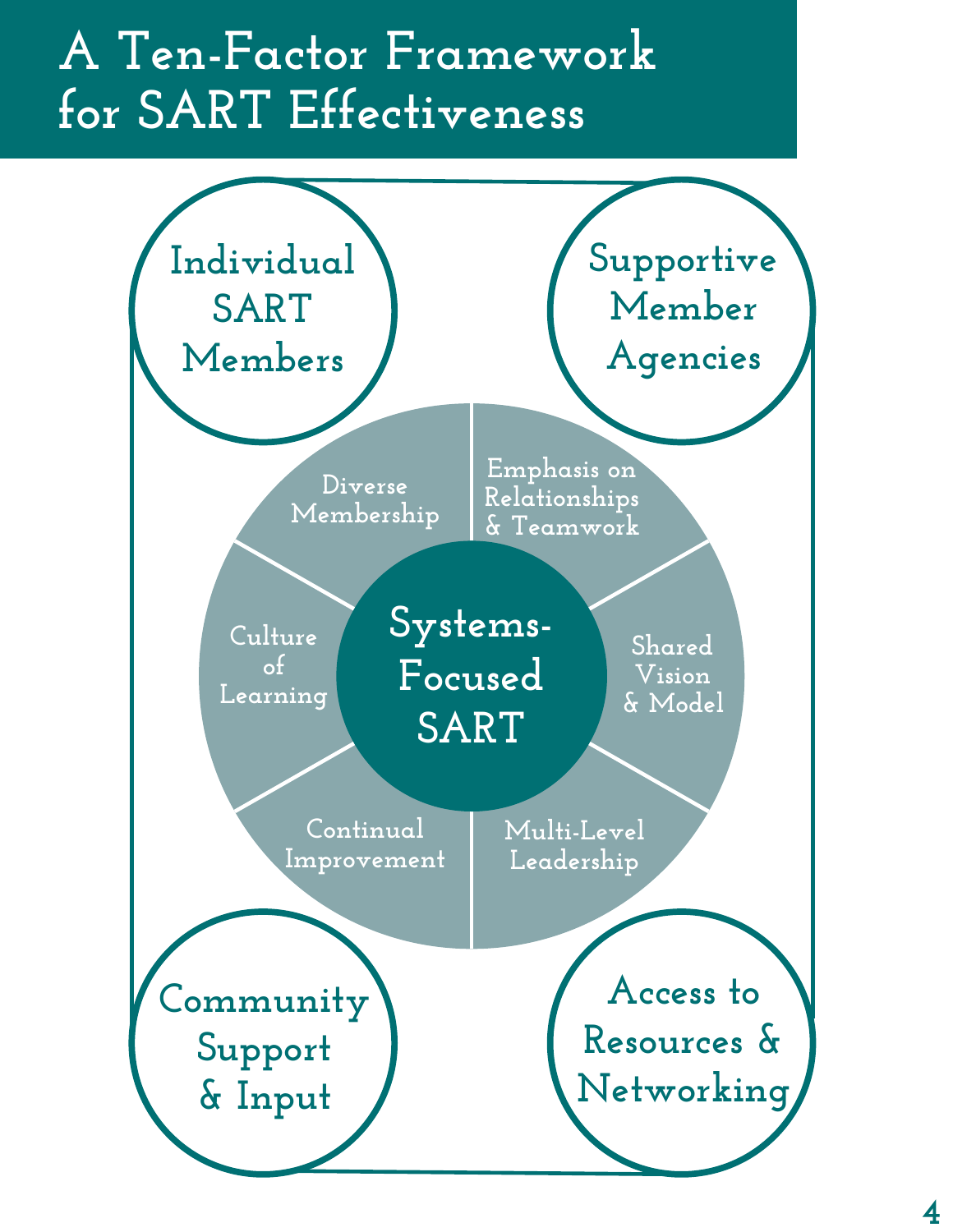## **Internal Factors**

**Six Characteristics of Successful Systems-Change SARTs**

### **Shared Vision & Model**

When a systems-change SART is created, it is crucial that all members and member agencies agree on an appropriate model for the team. The team's model should include its intended structure, leadership, and decision-making



processes, along with its purpose and the scope of its work. It is equally important that a SART's primary stakeholders share a common vision for the team's future and its intended impact on the community.

Positive outcomes related to a shared vision and model for systems-change SARTs include:

- Increased role clarity within the team
- Reduction of intra-team confusion and conflict
- Clarity of purpose within the team, which can improve member and community engagement

To read more about the development of a shared vision and model, see page 16 of [Appendix I](#page-15-0).

### **Multi-Level Leadership**

While many SARTs have a designated leader or facilitator, responsibility and power should be equitably distributed amongst team members and the member agencies with which they are affiliated. It is important that leadership come from multiple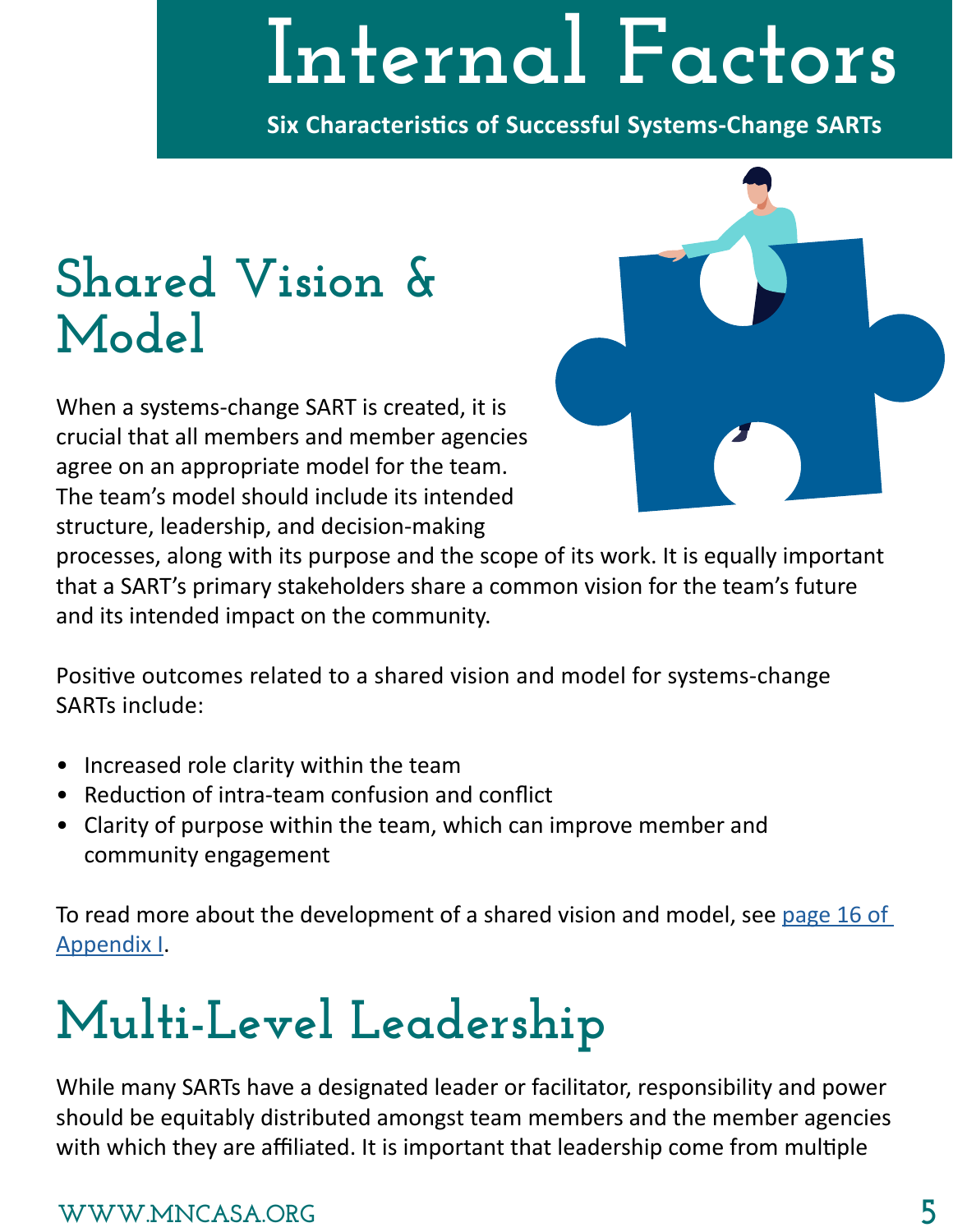disciplines within the team and that interdisciplinary power imbalances are acknowledged and addressed.

Positive outcomes related to multi-level leadership within SARTs include:

- Incorporation of the unique perspectives and knowledge of all team members and their respective disciplines
- Decreased potential for power imbalances/power hoarding within the team
- Increased engagement/buy-in from all members
- Support from member agencies and their leadership, which can improve implementation of SART protocols and other systems-change work

For more information about multi-level leadership within SARTs, see page 18 [of Appendix I](#page-17-0).

## **Culture of Learning**

By establishing a culture of learning among its members, a SART can emphasize the importance of: (1) seeking to understand the unique context of every situation, (2) documenting and examining successes and setbacks, (3) identifying emerging strategies to effect systems-change, and (4) applying new information to the team's work in order to continually improve.

Positive outcomes related to the establishment of a culture of learning include:

- Increased awareness of social positionality and how it affects the experiences of victim/survivors
- Increased openness to new ideas and perspectives
- Emphasis on using missteps as opportunities for accountability and learning, rather than incidents resulting in punitive action

To learn more about the development of a culture of learning within SARTs, see [page 19 of Appendix I](#page-18-0).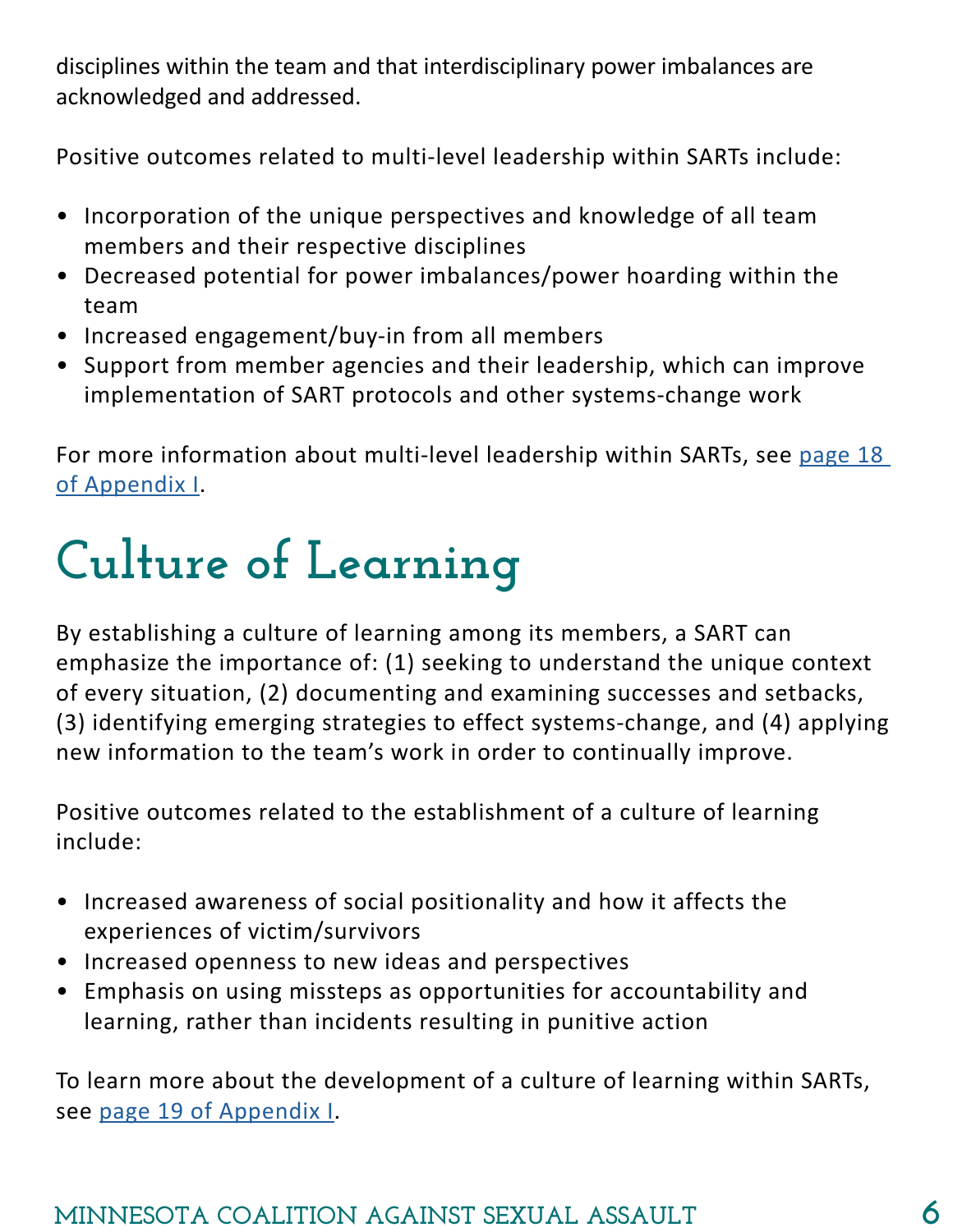#### **Continual Evaluation & Improvement**

Closely related to the establishment of a learning culture within a systems-change SART is the team's commitment to continual growth and improvement. The ongoing cycle of assessing the status quo, making changes and improvements based on that assessment, and evaluating the success of those changes is the foundation of the [systems-change model of SART work](https://www.mncasa.org/wp-content/uploads/2019/11/SARTS-and-Systems-Change-Handout.pdf).

Positive outcomes related to continual evaluation and improvement within SARTs include:

- Evolution of the team's policies, protocols, and routine practices to meet the dynamic, evolving needs of survivors/the community
- Increased awareness of new or emerging issues in the community that current SART work is not addressing
- Longer-term, more active collaboration between members and member agencies, as there is no "finish line" after which the team would dissolve or become defunct

To read more about the use of continual evaluation and improvement in systemschange SARTs, see [page 19 of Appendix I](#page-18-0).

### **Diverse Membership**

The multidisciplinary foundation of systems-change SART work requires members to think beyond the boundaries of their own institutions and disciplines. Different agencies and individuals possess unique networks, assets, and points of leverage which can be used strategically and collaboratively to benefit the collaborative work of the team.

SARTs that include representatives of all [core SART disciplines](https://www.mncasa.org/wp-content/uploads/2019/11/Sexual-Assault-Response-Team-Starter-Kit.pdf#page=12) typically thrive because of the effectiveness of this multi-dimensional approach. It also benefits systems-change SARTs to include representatives of other relevant disciplines. Furthermore, it is critically important that systems-change SARTs strive for team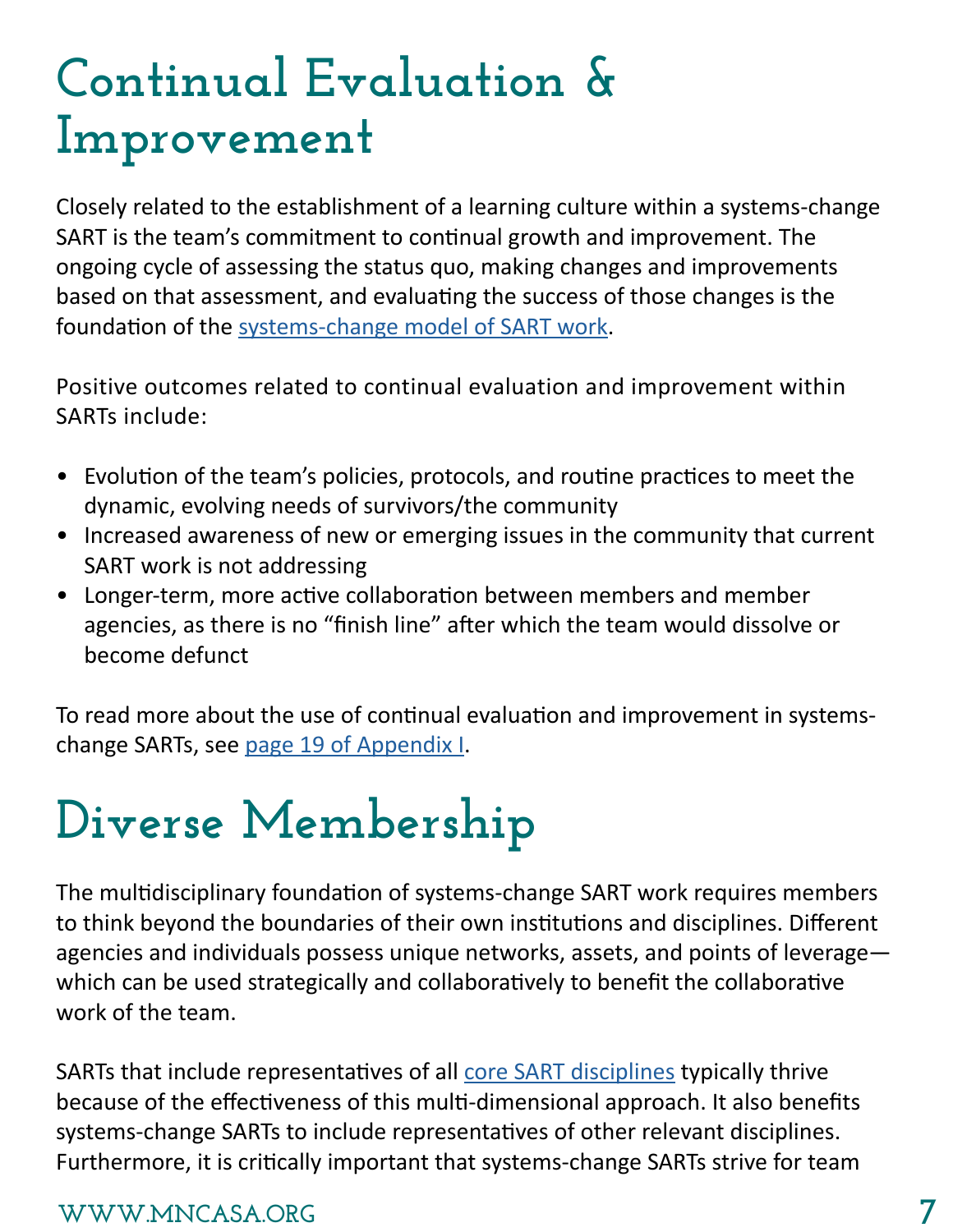membership that is demographically consistent with the makeup of the community being served.

Positive outcomes related to diverse SART membership include:

- Buy-in and engagement with all core disciplines related to the response to sexual violence
- Increased diversity of perspective, experience, and resources available to the team
- Decreased risk of important issues or gaps in service going unnoticed/unresolved

For more information about diverse membership within SARTs, see page 20 of [Appendix I](#page-19-0).

### **Emphasis on Relationships & Teamwork**

Although SART members individually represent a diverse variety of disciplines and member agencies, within the context of the team they should operate together as a cohesive collaborative body. Collaboration is the ultimate vehicle for change in SART work, and strong individual and interagency relationships are what ultimately make effective collaboration possible.

Positive outcomes related to an emphasis on relationships and teamwork include:

- Improved communication between SART members and member agencies, leading to more seamless and effective implementation of multidisciplinary protocols
- Improved relationships between member agencies
- Increased likelihood of team longevity and success

To learn more about the importance of prioritizing relationships and teamwork within SARTs, see [page 21 of Appendix I](#page-20-0).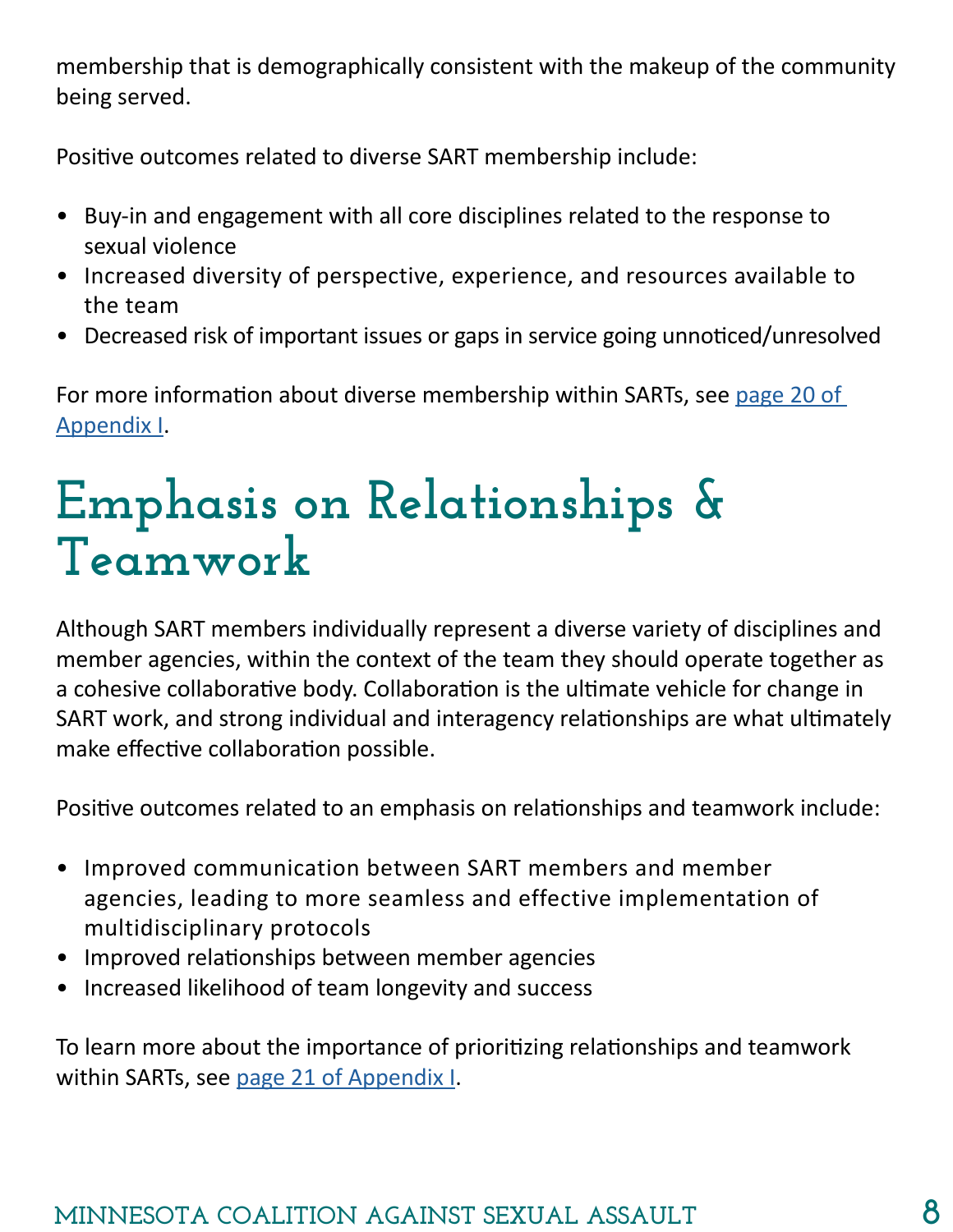## **External Factors**

**Four Key Supports Needed by Systems-Change SARTs**

#### **Confident Individual Team Members**

It is imperative that individual SART members bring a high level of confidence and motivation to the team's systems-change work. In order to effectively represent their individual agencies and disciplines within the team and play a meaningful role in achieving the team's goals, SART members must enter the team with the belief that they are capable of successfully advocating for systems change.

Positive outcomes related to the individual confidence of SART team members include:

- Active participation and assumption of responsibility and leadership roles by all or most team members
- Willingness of members to share thoughts and ideas and to address disagreements
- Ability of SART members to advocate for the implementation of SART work within member agencies

To learn more about the importance of confident individual SART members, see [page 22 of Appendix I](#page-21-0).

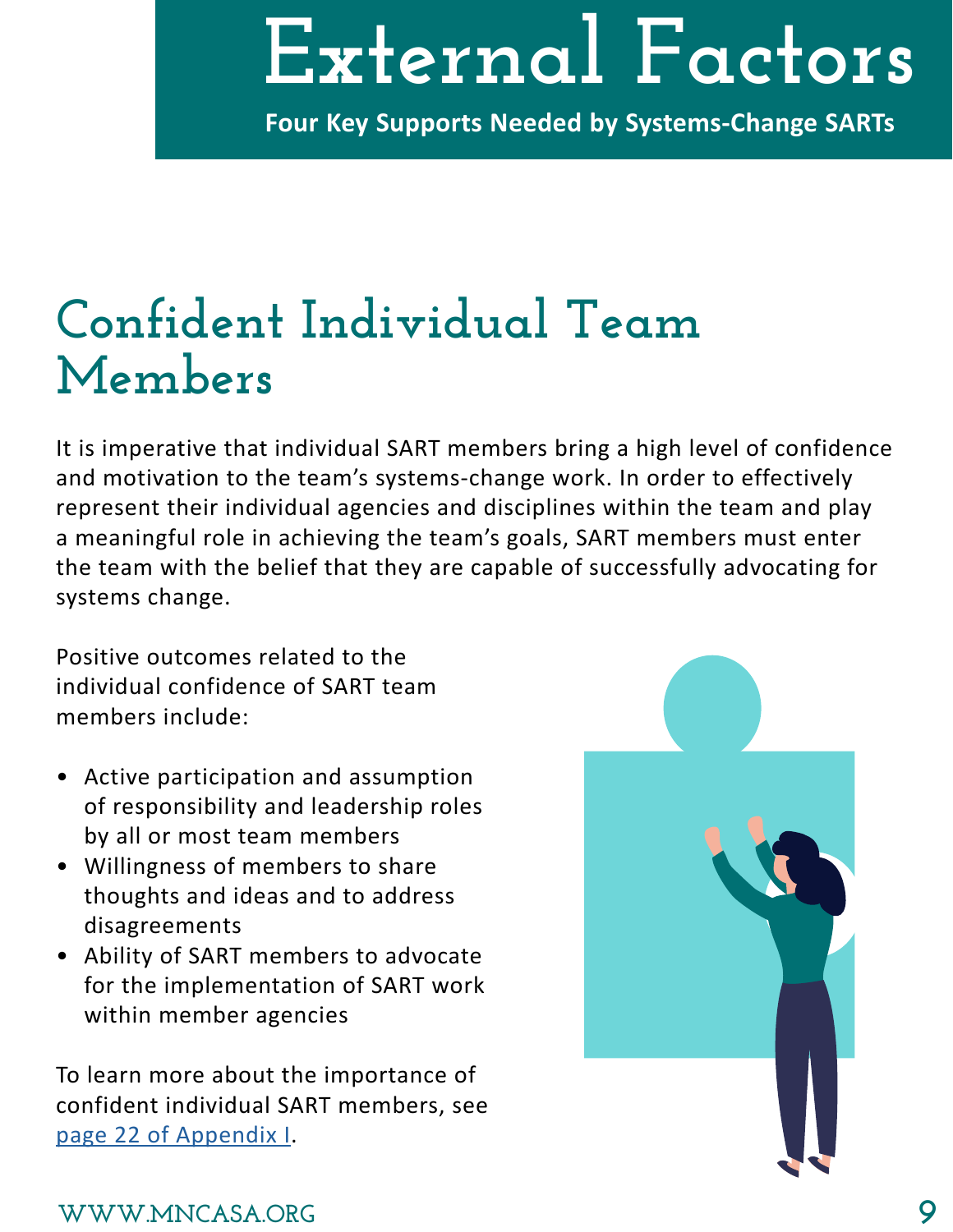### **Supportive Member Agencies**

The support that a SART receives from its member agencies is key to its success in maintaining team cohesion and creating meaningful systems change. Member agencies should be committed to the team's collaborative multidisciplinary work and to its goal of systems change, and they should support the implementation of the practices, protocols, and policies developed by the SART. Member agencies should also support the SART by allocating time and resources to SART goals and activities.

Positive outcomes related to member agencies' support of SARTs include:

- Better and more consistent implementation of SART-developed protocols, policies, and best practices throughout member agencies
- Increased team resources, including additional time allotted to SART members for SART-related work
- Increased engagement of all member agency employees, including agency leaders, with the work of systems change

For more information about member agencies' support of SARTs, see [page 22 of](#page-21-0)  [Appendix I](#page-21-0).

### **Access to Resources & Networking**

Effective systems-change SARTs generally have consistent access to local, state/ territorial, and national resources and networks for support and training. These teams often attend and/or facilitate trainings in order to pinpoint current challenges and address new opportunities to create systems change. Networking for SART members often takes place in person at trainings and conferences or remotely via conference calls, electronic correspondence, etc.

Positive outcomes related to SARTs' access to resources and networking include:

• Increased flow of new ideas, information, and emerging practices into the team, strengthening the culture of learning and cycle of continuous improvement within the team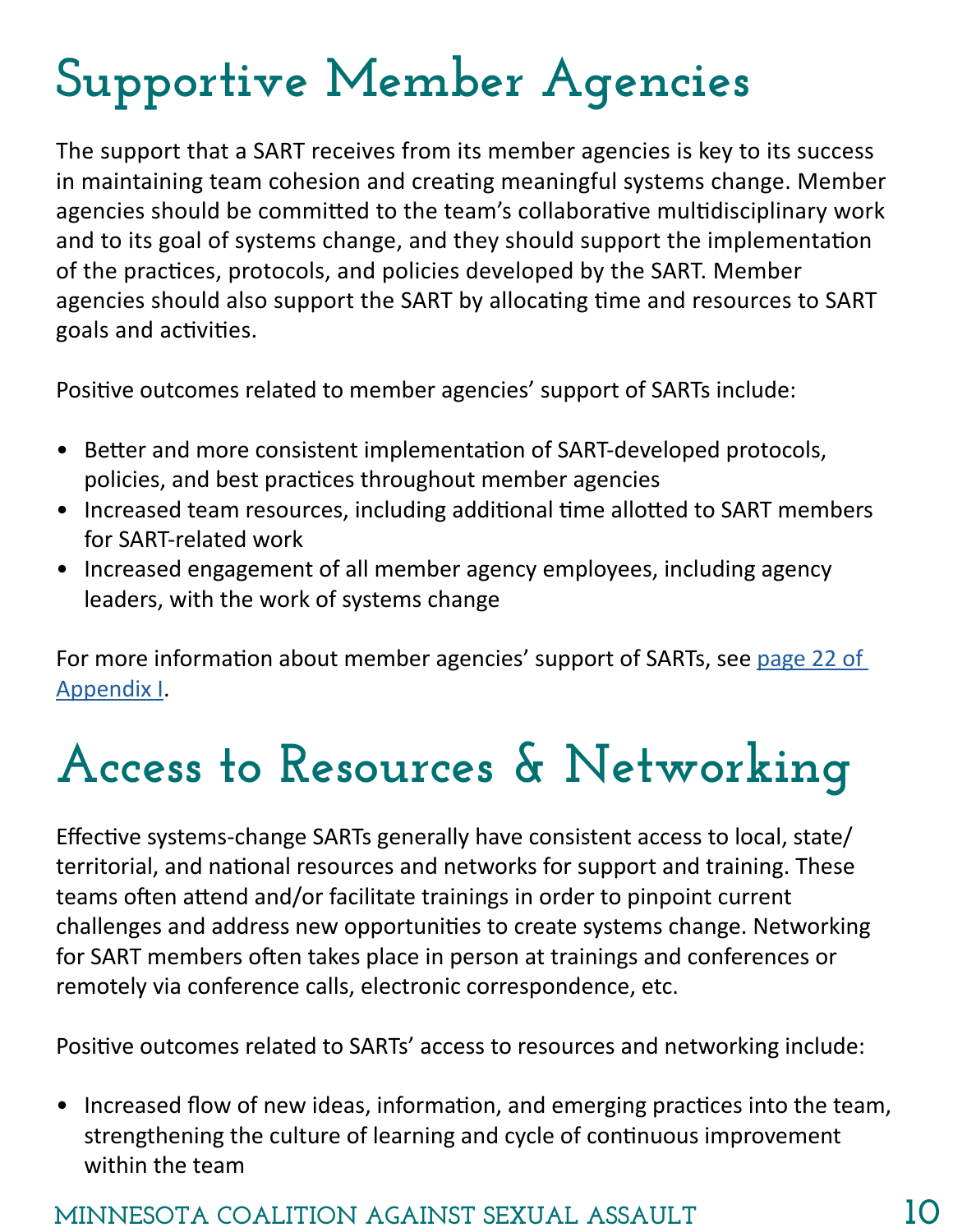- Heightened collaboration and improved relationships between team members and technical assistance providers, other SARTs, community members, etc.
- Opportunities for team members to develop skills and knowledge that will benefit their work within their individual disciplines, as well as within the scope of the SART.

To learn more about resources and networking for systems-change SARTs, see [page 23 of Appendix I](#page-22-0).

#### **Community Support & Involvement**

Because SARTs are community-based, it is crucial that they receive support and involvement from their communities. It is equally important that communities feel invested and engaged in the work of their local SARTs. Community members and leaders should ideally be fully supportive of and engaged with the work of the team.

Positive outcomes related to community support for systems-change SARTs include:

- Increased team influence on the community's awareness of and attitudes toward sexual violence and local responses to it
- Increased awareness of present or emerging issues within the community, based on community input
- Greater availability of advocacy and other community-based services to victim/survivors, based on increased community investment

To learn more about the importance of community support for SARTs, see page 24 [of Appendix I](#page-23-0).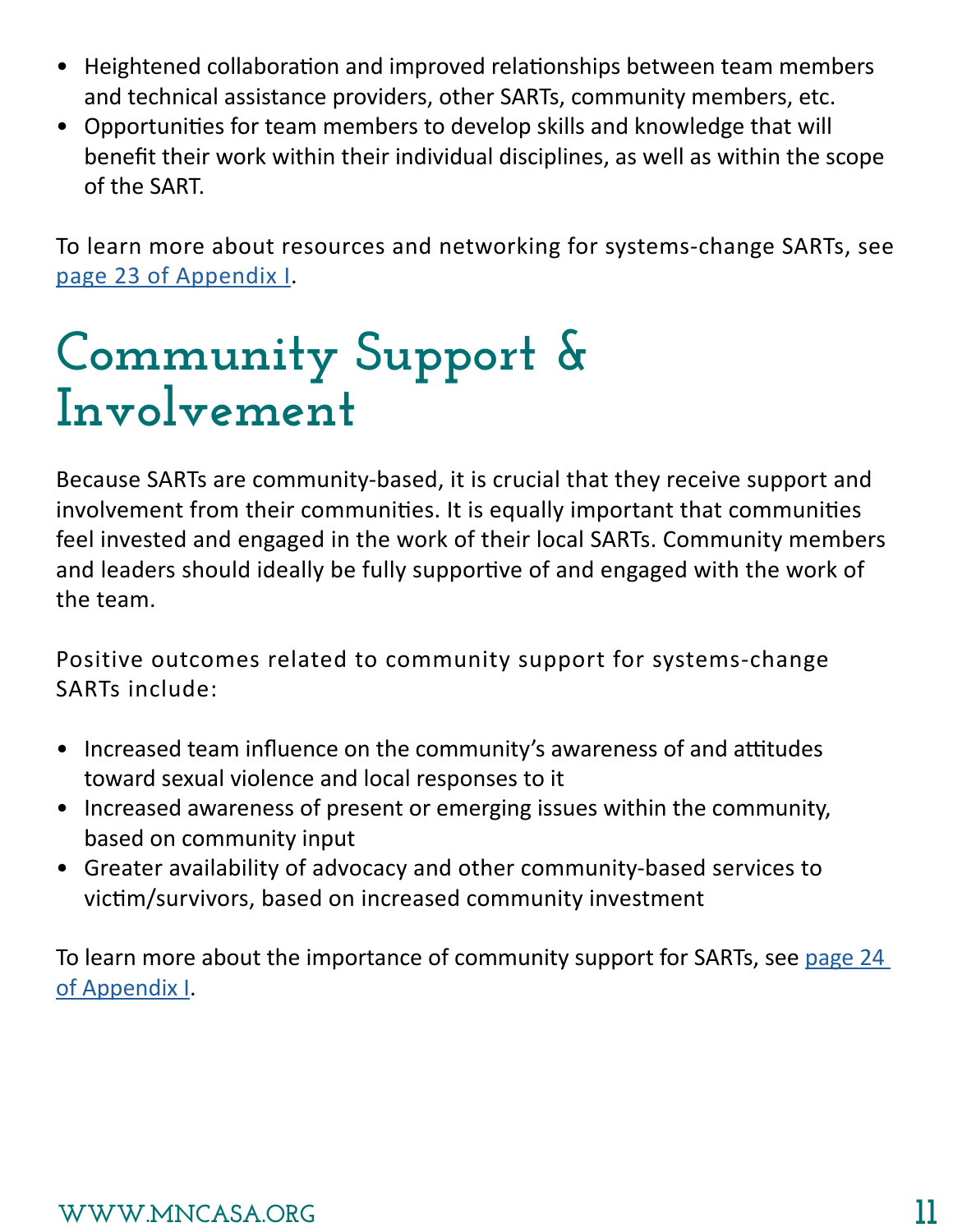### **Recommendations for STOP Administrators**



STOP administrators have a unique and important role to play in leading the nationwide response to sexual violence and creating the conditions that allow systems-change SARTs to develop and succeed. Regardless of a state or territory's current level of familiarity or engagement with systems-change SARTs, there are many potential opportunities for STOP administrators to encourage and facilitate the development of SARTs in their jurisdictions.

### **During the implementation planning process, STOP administrators can:**

- Dedicate a portion of the STOP sexual assault set-aside to funding local or statelevel SART-related projects
- Add a SART coordinator, member, or technical assistance provider to the planning committee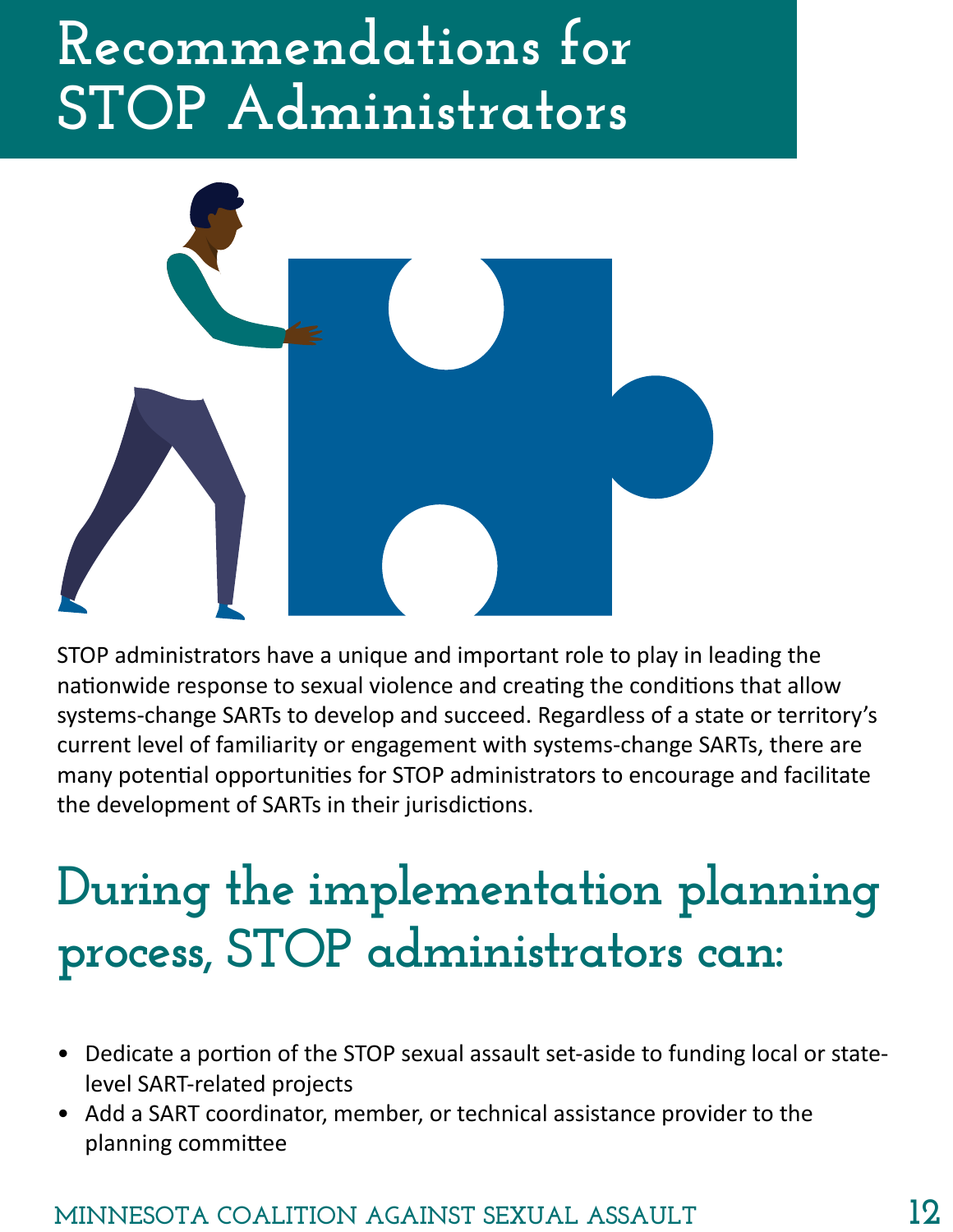• Host one or more meetings with SART members, technical assistance providers, and other stakeholders. Use these meetings to learn about the needs, challenges, and barriers that SARTs are experiencing and how STOP funding can be used to address them.

### **During the RFP/subgrantee-selection process, STOP administrators can:**

- Create RFPs that prioritize and encourage multidisciplinary collaboration within the response to sexual violence
- Fund SART initiatives focused specifically on creating systems change
- Prioritize the funding of SART initiatives that include components of the tenfactor framwork, such as: ongoing evaluation processes, providing members with access to TA and training opportunities, and creating opportunities for community engagement
- Prioritize the funding of SARTs that obtain memorandums of understanding (MOUs) signed by leadership from all core SART disciplines
- Require that STOP-funded SARTs obtain signed memorandums of understanding (MOUs) that include leadership from all core SART disciplines as a condition for funding in order to identify service and collaboration gaps and better provide

### **During the process of post-award monitoring and support of subgrantees, STOP administrators can:**

- Fund trainings on how to develop, sustain, and improve a sexual assault response team
- Provide access to targeted technical assistance and training around systems-change, multidisciplinary teaming, and SART-specific work
- Develop spaces for local SART leaders to connect, share standards of excellence, and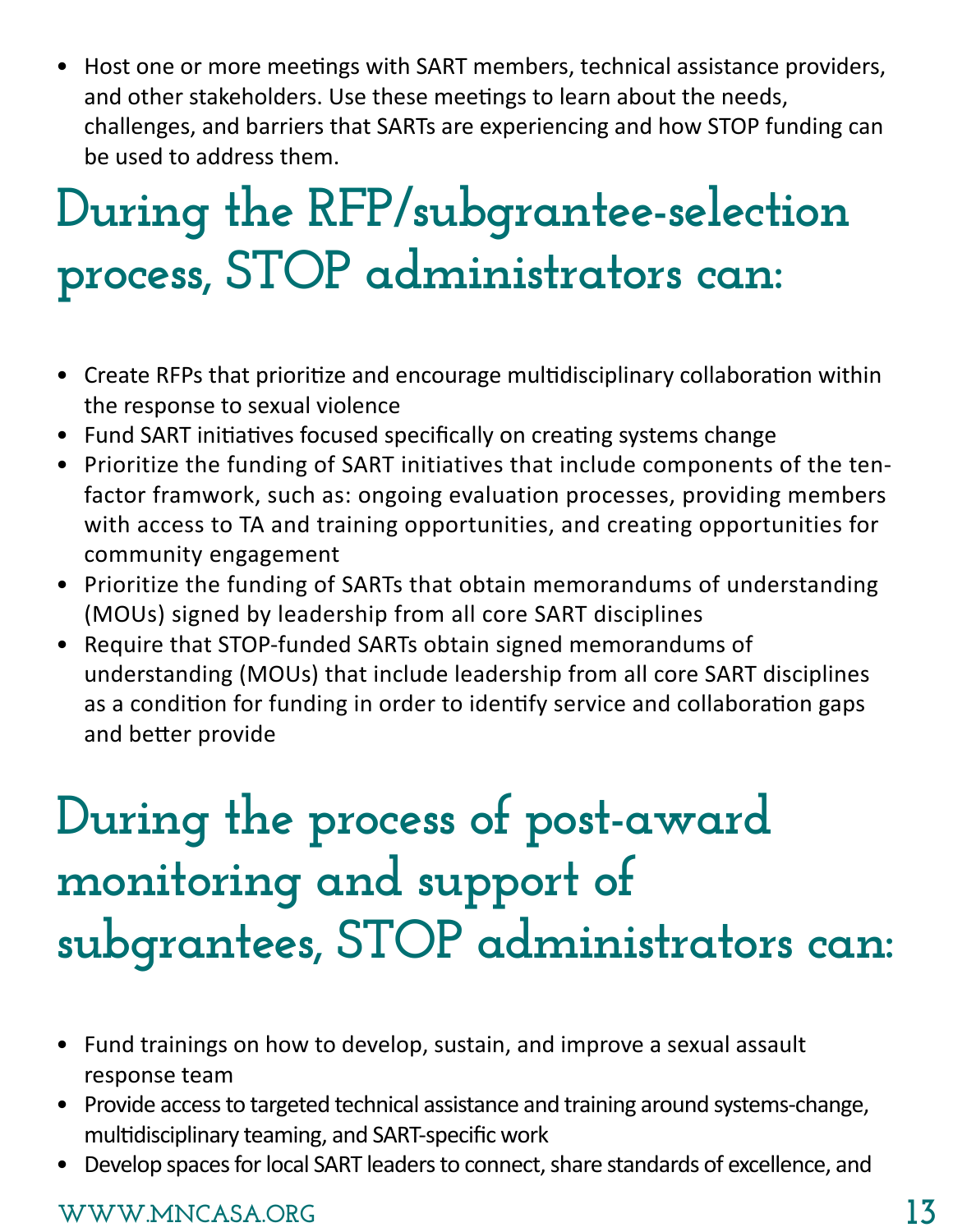discuss new strategies for creating systems change

- Encourage and monitor the continuous development and implementation of SARTs' learning, evaluation, and improvement plans
- Assess existing SARTs' strengths, weaknesses, and outcomes in relation to the tenfactor framework in order to determine what factors may be missing and what types of training and support teams need most
- Connect regularly with teams in order to connect them with resources and STOPfunded supports, including TA providers

### **STOP administrators can also provide SART members and stakeholders with access to the following free resources:**

- The SVJI/MNCASA [SART Tools and Resources page](https://www.mncasa.org/sexual-violence-justice-institute/sarts-tools-resources/)
- [The Sexual Assault Response Team Starter Kit](https://www.mncasa.org/wp-content/uploads/2019/11/Sexual-Assault-Response-Team-Starter-Kit.pdf), for new and developing teams
- Technical assistance, training, and resources for SARTs in rural areas from SVJI's [Rural Technical Assistance Program](mailto:rural%40mncasa.org?subject=)
- [The National Sexual Violence Resource Center's SART listserv](https://www.nsvrc.org/form/sart-group-application), which provides a forum for connection and collaboration between SART members, leaders, and TA providers nationwide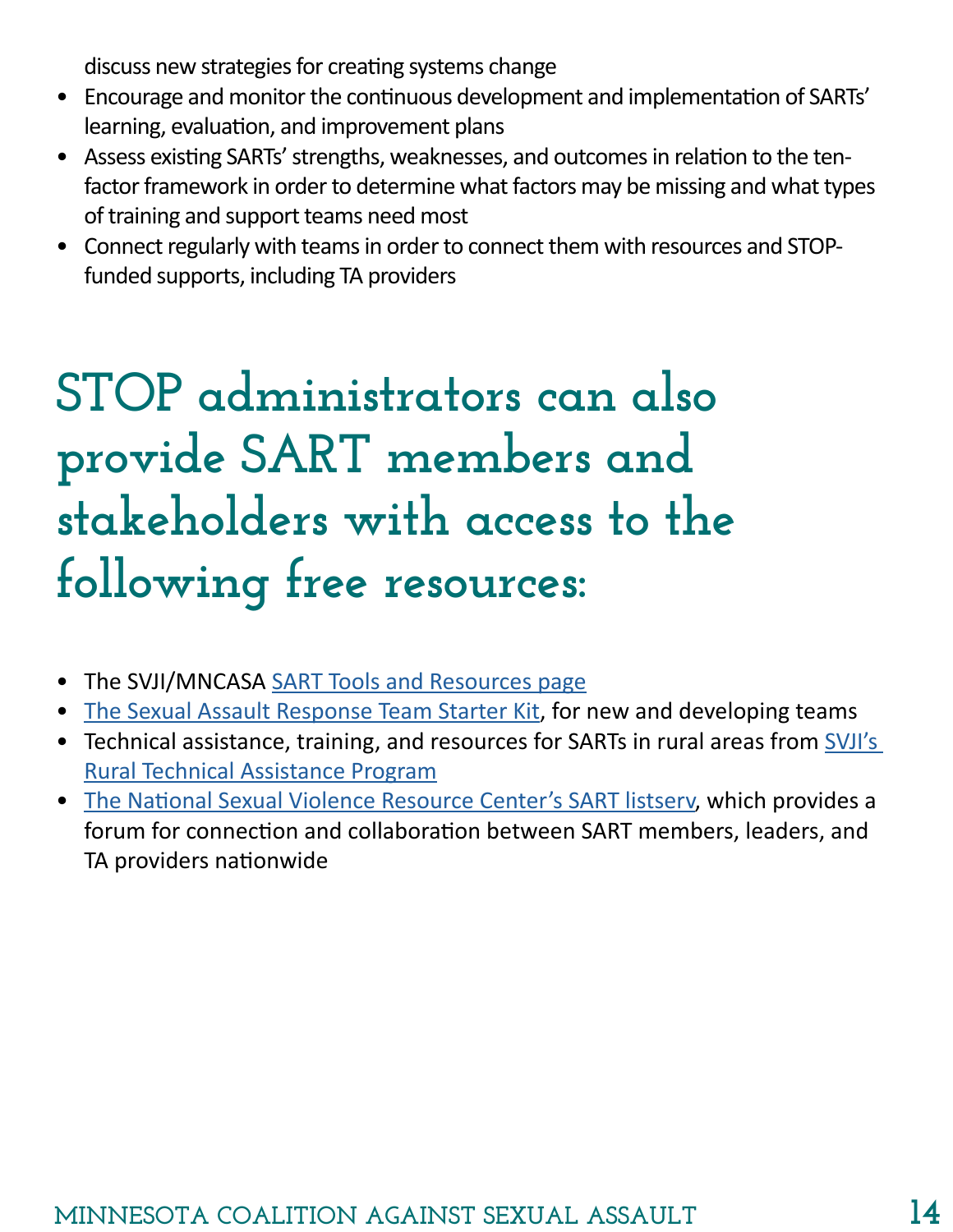**For additional resources, information, and/or technical assistance, STOP administrators can contact SVJI's STOP Technical Assistant Project at svji@mncasa.org or visit the [STOP](https://www.mncasa.org/sexual-violence-justice-institute/stop-and-sasp-administrators/)  [technical assistance project website](https://www.mncasa.org/sexual-violence-justice-institute/stop-and-sasp-administrators/).**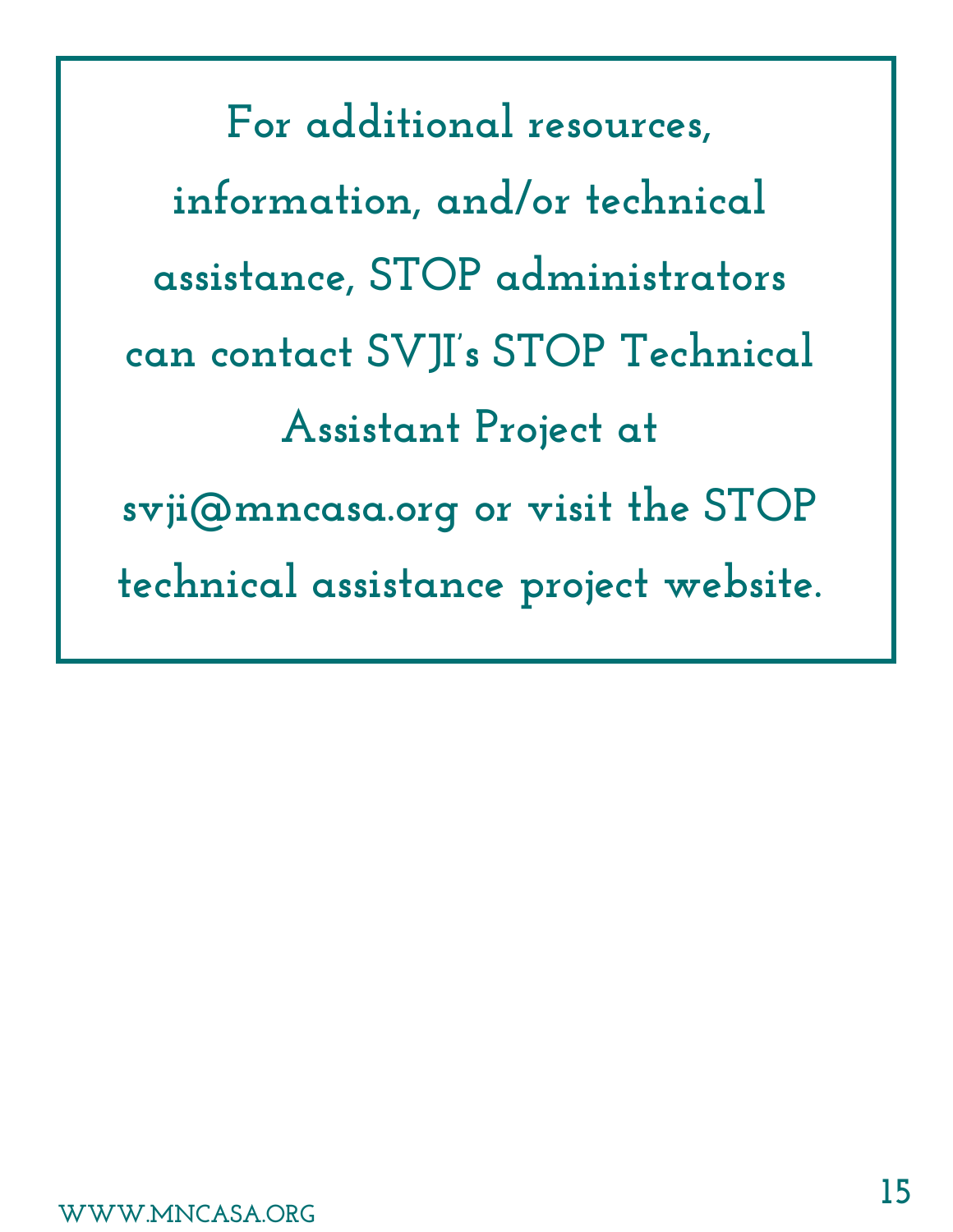## <span id="page-15-0"></span>**Appendix I**

**Supplementary Information on the Ten Factors**

### **Shared Vision & Model**

When a systems-change SART comes together, it is crucial that all members share a comprehensive understanding of: 1. sexual violence 2. its impact on the community and 3. the community's current response(s) to it.

This mutual understanding is key to the future success of the SART, because it creates a shared framework and point of reference for members to use when developing the team's model and vision.

A SART's focus, structure, leadership, and decision-making processes are all heavily informed by the team's model. When all members and member agencies understand and are engaged with the team's model, role clarity is improved, and the team as a whole is able to function more smoothly. Furthermore, a systemschange SART's model serves to guide and facilitate the eventual development of the team's coordinated multidisciplinary response protocols, which form the basis of the team's systems-change efforts.

In Figure A, you can see an outline of two potential SART models, with "SART A" serving as an example of a systems-change SART.

A common vision for the work and intended impact of a SART is also essential to the team's success. It is natural that team members from different disciplines may enter the team with varying ideas of what a "successful" response to sexual violence looks like, but the team as a whole should work to define a shared vision for the team and its holistic goals within the community.

By working from a common understanding of sexual violence within their community and developing a shared vision and model for the team, systemschange SART members ensure that they will share common goals and points of reference in their ongoing collaborative work. As a result, team members will experience greater role clarity, the potential for intra-team conflict will be reduced, and the SART as a whole will function more smoothly.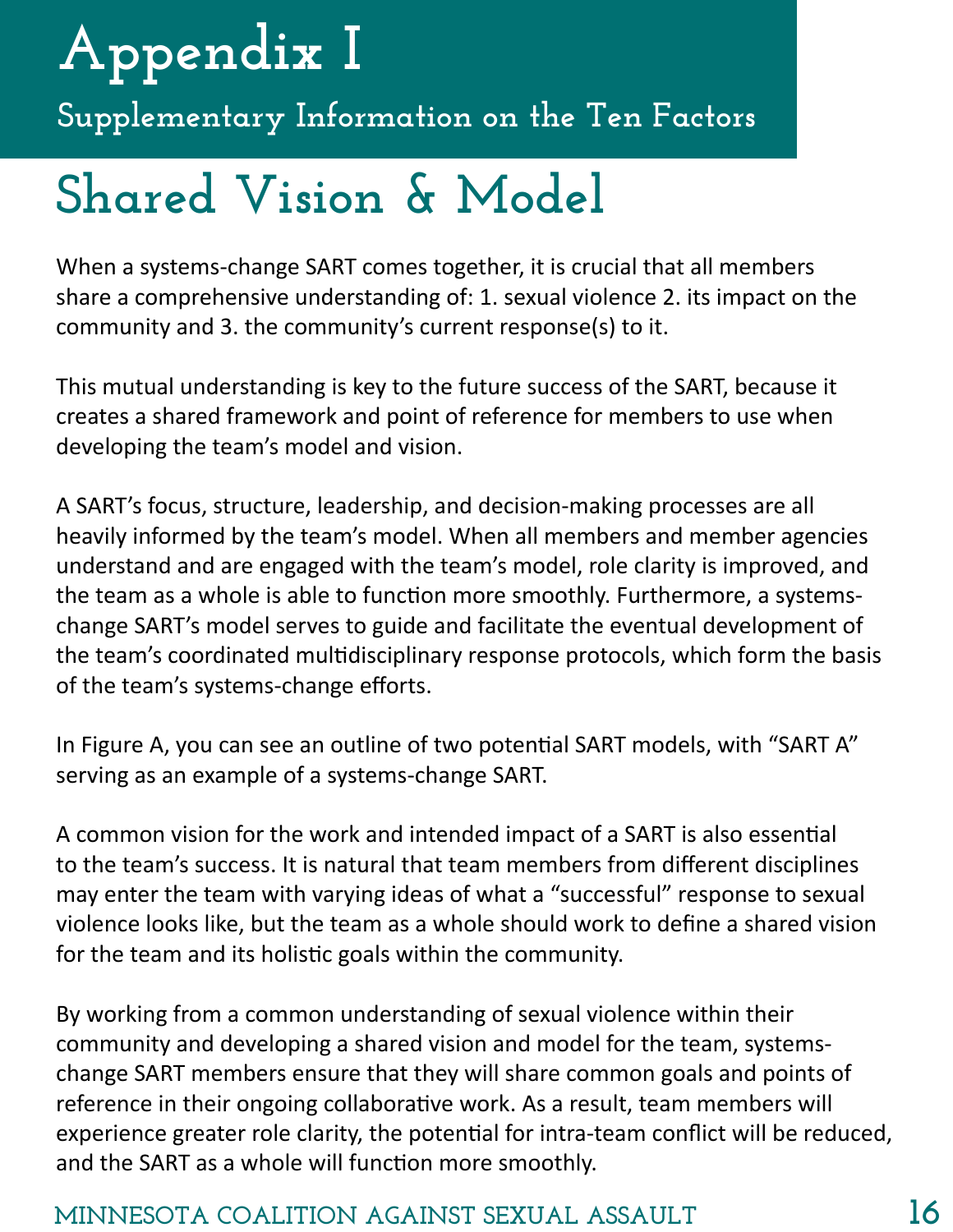|                                  | <b>SART A</b>                                                                                                                                        | <b>SART B</b>                                                                                                                  |
|----------------------------------|------------------------------------------------------------------------------------------------------------------------------------------------------|--------------------------------------------------------------------------------------------------------------------------------|
| Focus                            | <b>Community-based</b><br>systems change                                                                                                             | <b>Cooperative work</b><br>on individual sexual<br>assault cases                                                               |
| Structure                        | A formalized<br>multidisciplinary team                                                                                                               | An informal<br>cooperative<br>partnership                                                                                      |
| Leadership                       | <b>A SART coordinator</b><br>housed in one of the<br>team's member agencies;<br>multi-level leadership<br>roles from all members/<br>member agencies | No established leadership                                                                                                      |
| Decision-<br>Making<br>Processes | All team members<br>contribute to decision-<br>making, with input from<br>member agencies and<br>community members                                   | <b>Members consult with</b><br>one another while<br>making independent<br>decisions related to their<br>respective disciplines |

**Figure A. Two examples of potential SART models.**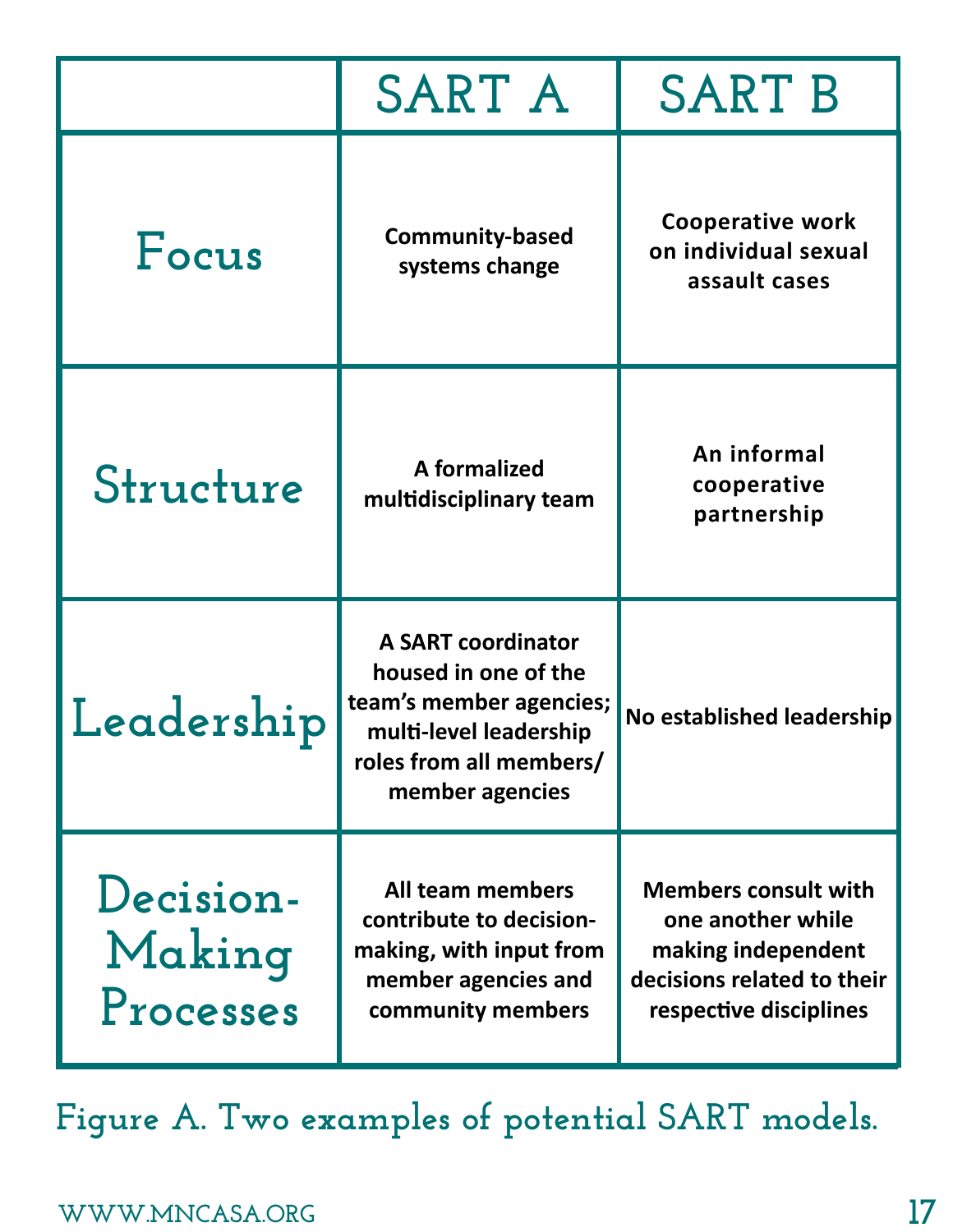### <span id="page-17-0"></span>**Multi-Level Leadership**

Conflict and power imbalances are inevitable within any collaborative venture. Imbalanced or ineffective leadership within a team can lead to decreased engagement from other team members and a general lack of collaboration. However, by implementing a multi-level leadership structure, SARTs can ensure that all members and member agencies play a role in leading the team's work and remain fully engaged.

Within many SARTs, a designated SART leader, facilitator, or coordinator is housed within one of the team's member agencies and assumes primary logistical responsibility for the team. A SART coordinator might organize and facilitate team meetings and meet with individual members between meetings in order to ensure ongoing collaborative engagement, among other tasks. A SART coordinator should not, however, assume all responsibility for leadership within their team. Every member of a SART should assume some sort of leadership role within the team, whether that role is as the chair or facilitator of a subcommittee, a presenter on a topic of particular relevance to the team, the lead on a particular project, or any number of other potential leadership roles.

It is also important that no particular discipline within a SART be privileged over the others. The input of law enforcement, prosecution, community-based advocacy, medical professionals, and other disciplines within the team should be equitably prioritized and incorporated into the team's work.

Additionally, the leadership from within a SART's member agencies should be consistently engaged with the work of the team. Individual team members will likely need to consult with their respective agencies, including agency leadership, for approval and implementation of systems-change SART activities, especially the team's multidisciplinary response protocols. Continuous engagement with agency leadership will help to ensure that the team's activities have broad, consistent support across all disciplines, particularly from those with decision-making power within member agencies. This support is pivotal to the overall effectiveness of the SART's systems-change efforts.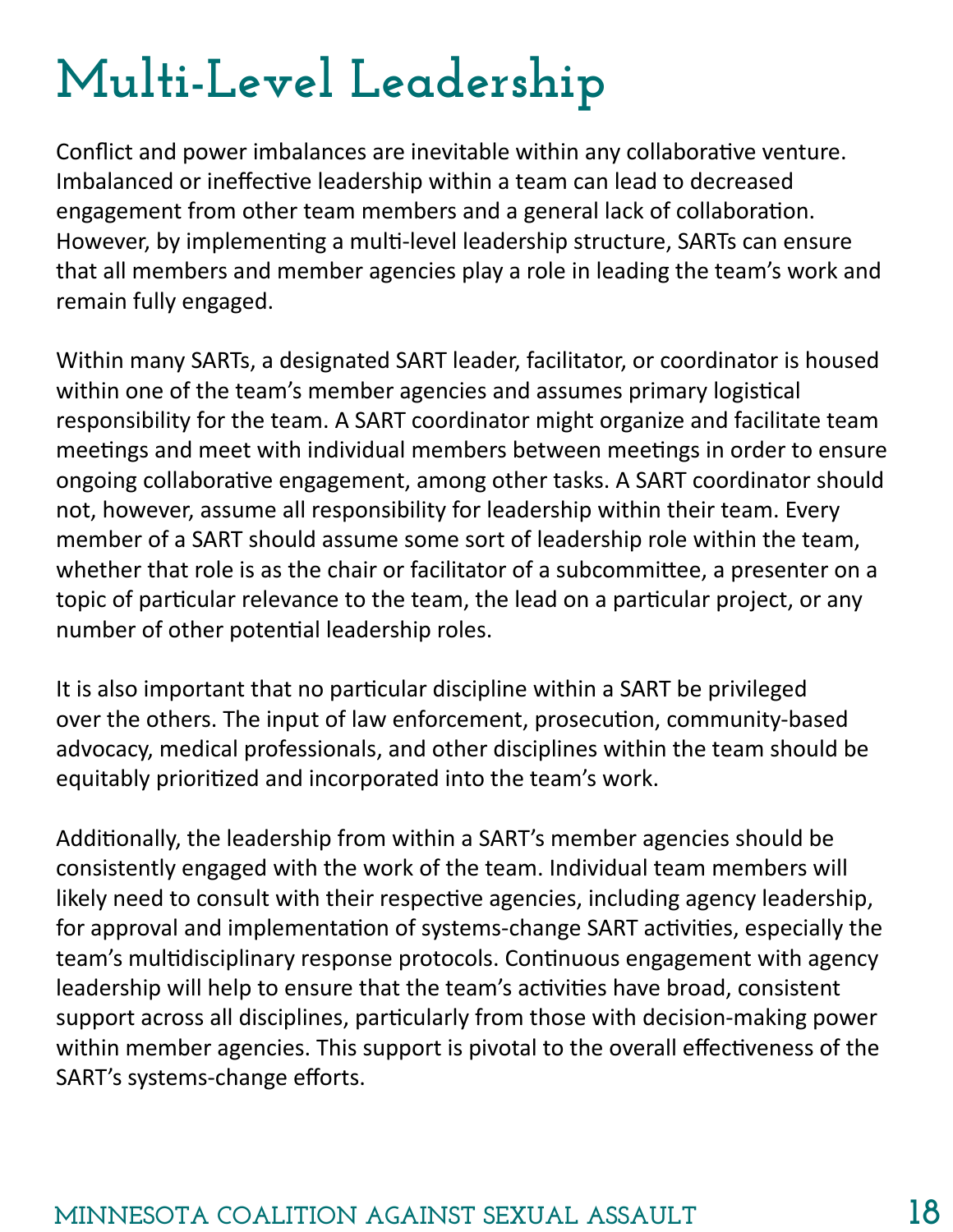### <span id="page-18-0"></span>**Culture of Learning**

Systems-change SARTs do complex work in situations that require a high level of responsiveness and adaptability. Every victim/survivor is unique and experiences sexual violence within the singular context of their own life and identity. Every community is similarly unique. It is important that SARTs and SART members consistently seek to further their understanding of a diverse range of individual and community perspectives, particularly the perspectives and experiences of marginalized and underserved community members.

A SART with a strong learning culture also seeks out and embraces opportunities to learn from local and national experts, peers, and community members. All team members value training and technical assistance, and view change as an opportunity to innovate practice.

The implementation of a learning culture should never reduce the accountability of any SART members or member agencies. However, mistakes made by or within the team should be viewed, when possible and appropriate, as opportunities for continued growth and learning.

Establishing a learning culture within a systems-change SART creates space for continuous evaluation and improvement of the team's policies, protocols, and practices, which enable the team to better meet the diverse and evolving needs of all community members. Because ongoing assessment, evaluation, and improvement are so essential to the three-phase systems-change model, it is crucial that all team members and member agencies embrace and encourage a culture of learning within the SART.

### **Continual Evaluation & Improvement**

SART members and member agencies should work to understand how victims/ survivors are experiencing the current response to sexual assault in their community and how that experience affects them. What barriers are they experiencing? What needs are not being met? Continual assessment and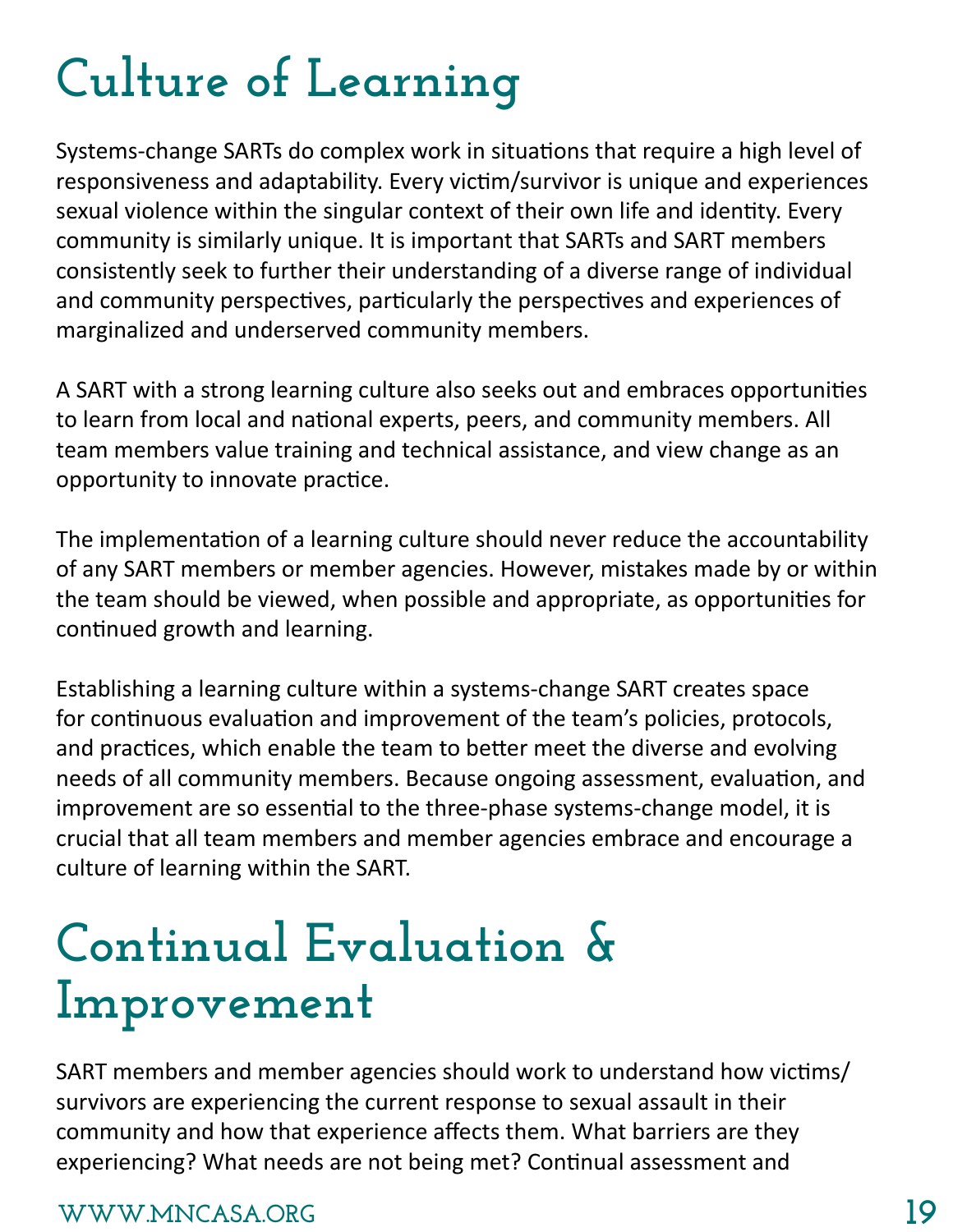<span id="page-19-0"></span>evaluation of community needs, current practices, and victim/survivor experiences and outcomes will reveal what is and is not working within the overall communitybased response to sexual violence. In this way, the SART may be able to identify deep, systemic issues in the response that would not be apparent to responders within any single discipline.

Furthermore, perceived team effectiveness is highest among SARTs that regularly use evaluation to assess their work. While limited resources can make it difficult for some SARTs to do comprehensive evaluations on a regular basis, effective teams use methods such as interviews with responders, group interviews with victims/ survivors, satisfaction surveys, and case file reviews to better understand and improve their communities' responses to sexual violence.

### **Diverse Membership**

Multidisciplinary teams are effective precisely because of their diverse and collaborative nature. By bringing together a group of people with a wide breadth of training, knowledge, skillsets, and lived experiences, MDTs like systems-change SARTS are able to address community-based problems with holistic, communitybased solutions.

When professionals in different disciplines are isolated from one another and not working collaboratively, they may all be addressing the same systemic problems in disparate ways. All of the individual core SART disciplines contribute invaluable knowledge, experience, and resources to their communities' overall responses to sexual violence. However, the impact of those individual contributions is stymied when the disciplines do not work collaboratively.

It is therefore imperative that SARTs include representatives from all of the [core](https://www.mncasa.org/wp-content/uploads/2019/11/Sexual-Assault-Response-Team-Starter-Kit.pdf#page=12)  [SART disciplines](https://www.mncasa.org/wp-content/uploads/2019/11/Sexual-Assault-Response-Team-Starter-Kit.pdf#page=12) within their communities, in order to address the primary facets of the community-wide response to sexual violence. SARTs will further benefit from participation from representatives of other relevant community-based organizations, such as:

- Colleges and universities
- Civil legal agencies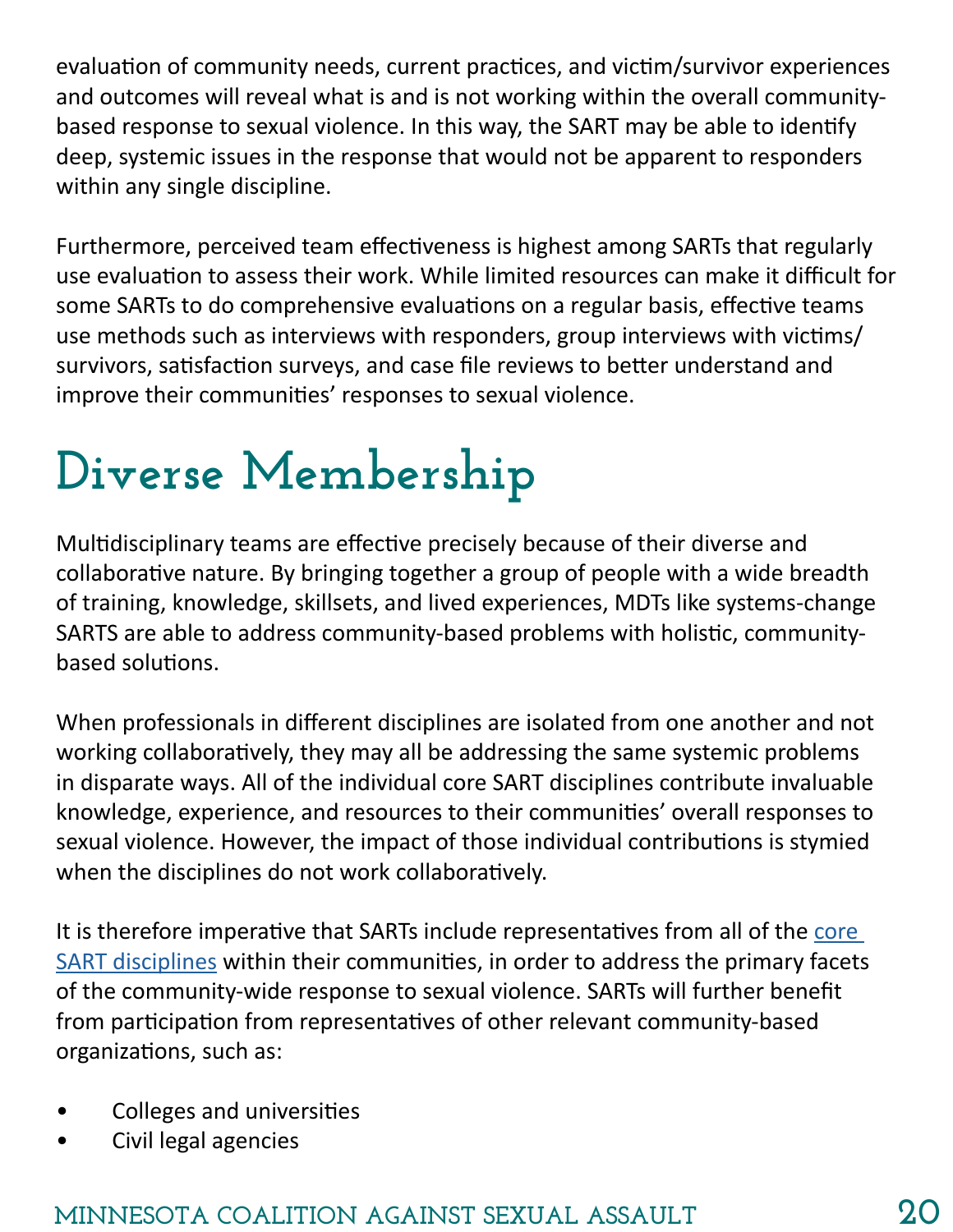- <span id="page-20-0"></span>• Faith-based communities
- Culturally specific service agencies
- Prisons
- Mental health providers

Organizations like these do not fall within the core SART disciplines, but they are all very often involved in local responses to sexual violence. Their participation in a SART team will further expand the team's perspective and base of information and resources. Furthermore, the participation of a diverse range of team members will improve the team's ability to implement systems change efforts, as the team members will help to ensure the engagement and commitment of member agencies.

In addition to professional diversity, it is important that the racial, cultural, and socioeconomic makeup of systems-change SARTs be as consistent with the makeup of the community as possible. If the team's membership is not demographically consistent with the community as a whole, barriers and emerging issues specific to underrepresented portions of the community may not be appropriately and efficiently addressed.

#### **Emphasis on Relationships & Teamwork**

Relationship-building requires intentional work at the beginning of a SART's development and continual attention as time goes on. As a team initially comes together, there may be preexisting relationships and/or tensions between members, member agencies, or disciplines that must be taken into account as the group works to build rapport.

Additionally, new tensions may arise as teams develop, and these tensions should be acknowledged, processed, and addressed openly by the team, in order to avoid escalating tensions and conflict in the future.

Communication both during and between team meetings plays a crucial role in the relationship-building process. It is important for all members of the team to be open and honest with one another, and to respect the differences of opinion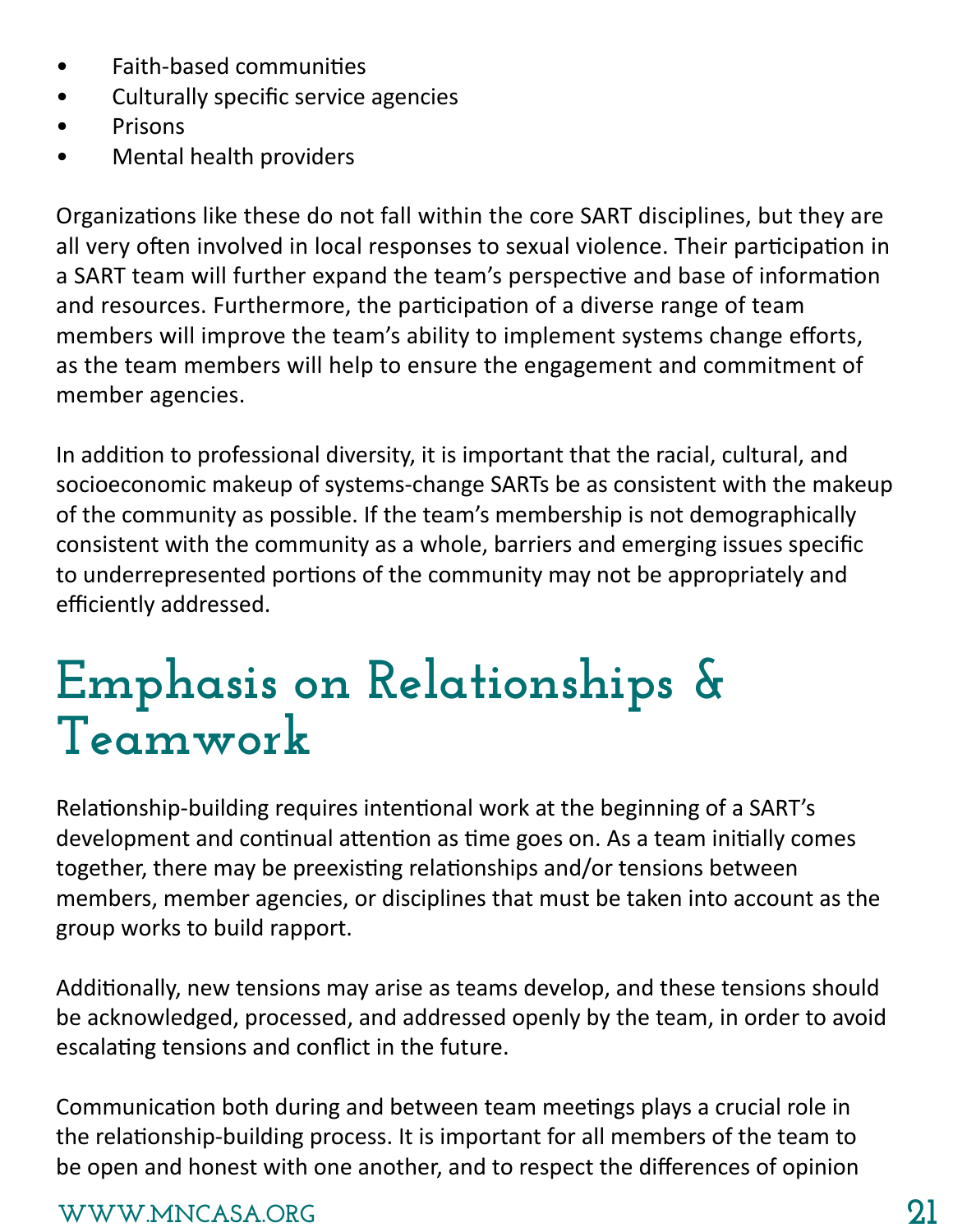<span id="page-21-0"></span>that will inevitably arise as the team progresses through its systems-change work. It is equally important that all members actively listen to one another and seek to understand one another's points-of-view.

Consistent communication between meetings should be established via an email listserv, a text message group, or other means in order to ensure continuous relationship-building and collaborative effort.

By building positive working relationships and centering them on the team's shared purpose and vision, SARTs can foster the trust, rapport, and mutually supportive atmosphere necessary to navigate challenging conversations and collaboratively tackle tough issues.

#### **Confident Individual Team Members**

Every member of a sexual assault response team brings a unique perspective and skillset to the table, and all perspectives should be valued within the team. However, it is also important that each member value and have confidence in their own perspective and set of skills, as this confidence will enable them to be an assertive and effective team member.

If a SART member unilaterally privileges other members' ideas and opinions over their own, that member will likely refrain from sharing many of their own thoughts, and the team will lose the valuable perspective of that member and the discipline that they represent. Thus, it is crucial that individual members enter the team with a sense of professional confidence, while also remaining open to the thoughts and ideas of others. This balance between confidence and humility is what allows individual team members to effectively represent their respective agencies and disciplines, while also functioning within a cohesive collaborative unit.

### **Supportive Member Agencies**

Though individual SART members are the primary representatives of their respective agencies and disciplines within the team, it is not enough for the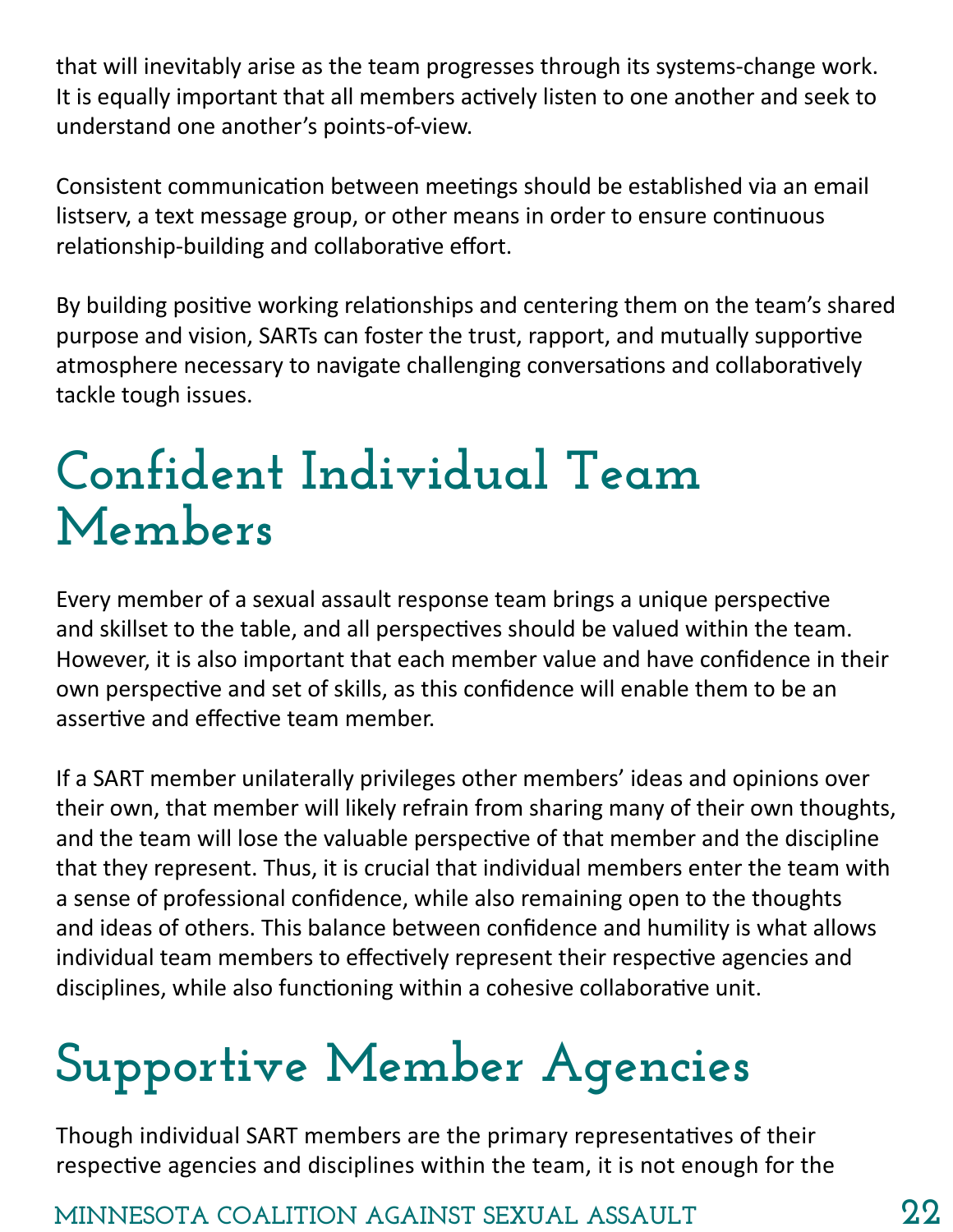<span id="page-22-0"></span>members themselves to be invested and engaged in the work of the SART. The team's member agencies, and particularly agency leaders, must also be supportive of the SART's work in order for it to be consistently implemented across all SART disciplines.

The support of member agencies is also crucial in terms of the team's resources. Participation in a SART is typically only a small part of a given member's day-today professional responsibilities, and the buy-in of a member's agency will likely determine whether they are allotted additional time, funds, or other resources to use for SART-related work.

In addition, while it is not necessary for all member agencies to be knowledgeable about facilitating multidisciplinary teams, it is important that the lead agency have the skills and knowledge to effectively guide the SART's collaborative work. The lead agency typically hosts the team coordinator and should consistently connect with technical assistance and training opportunities in order to provide the team with the best guidance and support possible.

### **Access to Resources & Networking**

In order to create ongoing systems-change that meets the dynamic, evolving needs of a SART's community, teams and team members must have access to relevant, up-to-date resources and networking opportunities. State/territorial and national organizations exist throughout the United States to provide technical assistance, trainings, and resources to professionals, agencies, and teams doing work around the response to sexual violence. The state/territory coalition against sexual assault is often an excellent first stop when seeking to identify these resources. The Sexual Violence Justice Institute (SVJI) at MNCASA provides technical assistance, resources, and training to systems-change SARTs, which can be accessed [here](https://www.mncasa.org/sexual-violence-justice-institute/sarts-tools-resources/). For more information about SVJI's resources, trainings, and technical assistance,

SART members should also have opportunities to network and exchange information and ideas with other professionals and stakeholders, whenever possible. Networking can take place in-person at community events, trainings, or conferences, and it can also be accessed remotely via email, phone, and online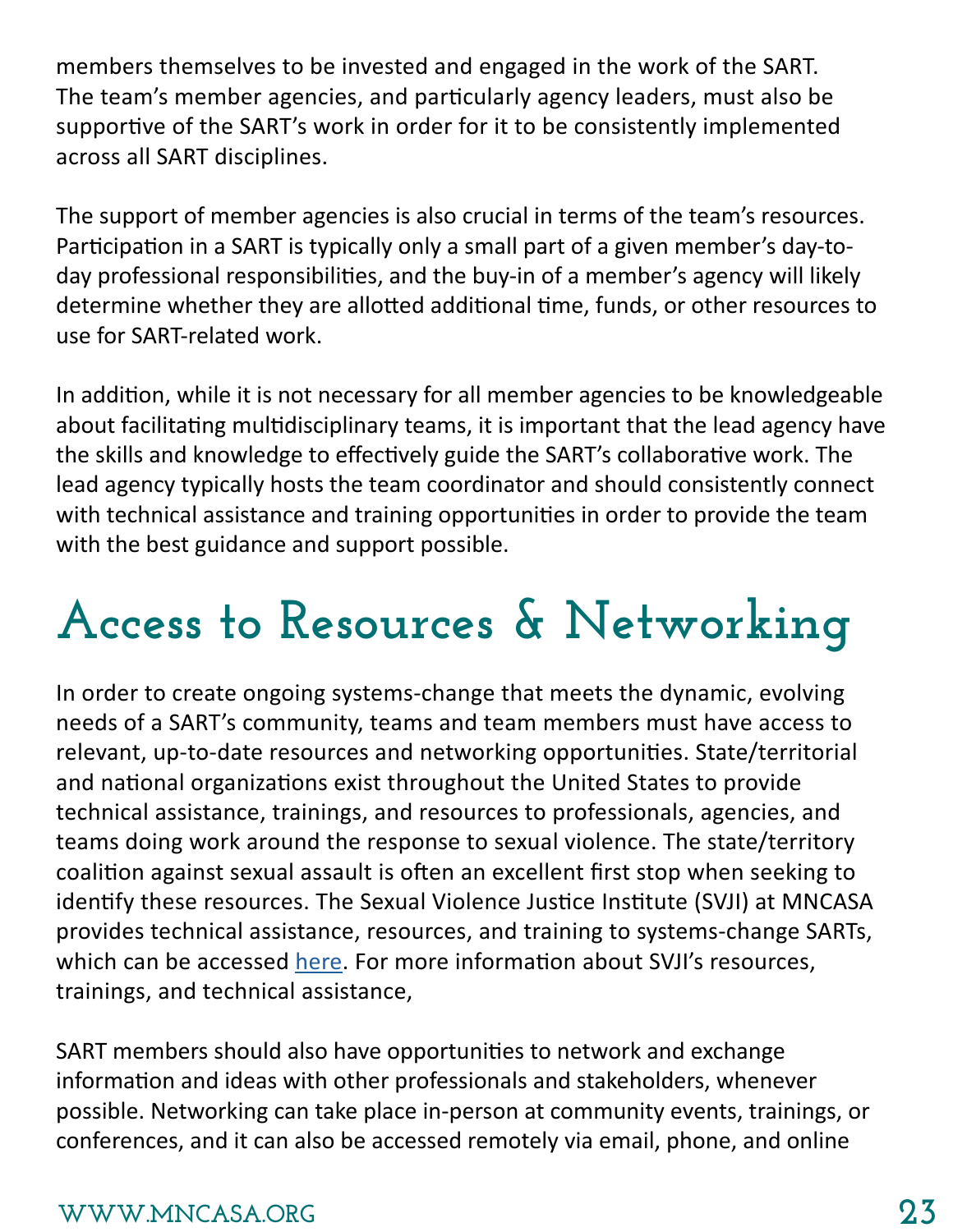<span id="page-23-0"></span>discussion groups. The National Sexual Violence Resource Center hosts a SART discussion group, as well as discipline-specific groups, which can be joined [here](https://www.nsvrc.org/form/sart-group-application).

### **Community Support & Involvement**

Community support and input are key to the success of any sexual assault response team. Without the support and investment of the community, a SART may be unable to attract and retain the support of community leaders, including local government officials, agency leaders, and effective team members. Wide community buy-in provides an incentive for local officials to support the team, for agencies in SART-related disciplines to join the SART and strengthen its membership, and for current SART members to remain engaged and enthusiastic about the team's work.

Community support for a SART can also impact the general level of community awareness of sexual violence and the needs of local survivors. Input from the community can, in return, help the team to better understand the community's current and emerging needs. Ultimately, community support and input can lead to changes in SART policies, protocol, and practices; increases in the availability of community-based services for survivors; and higher levels of overall success for systems-change SART work.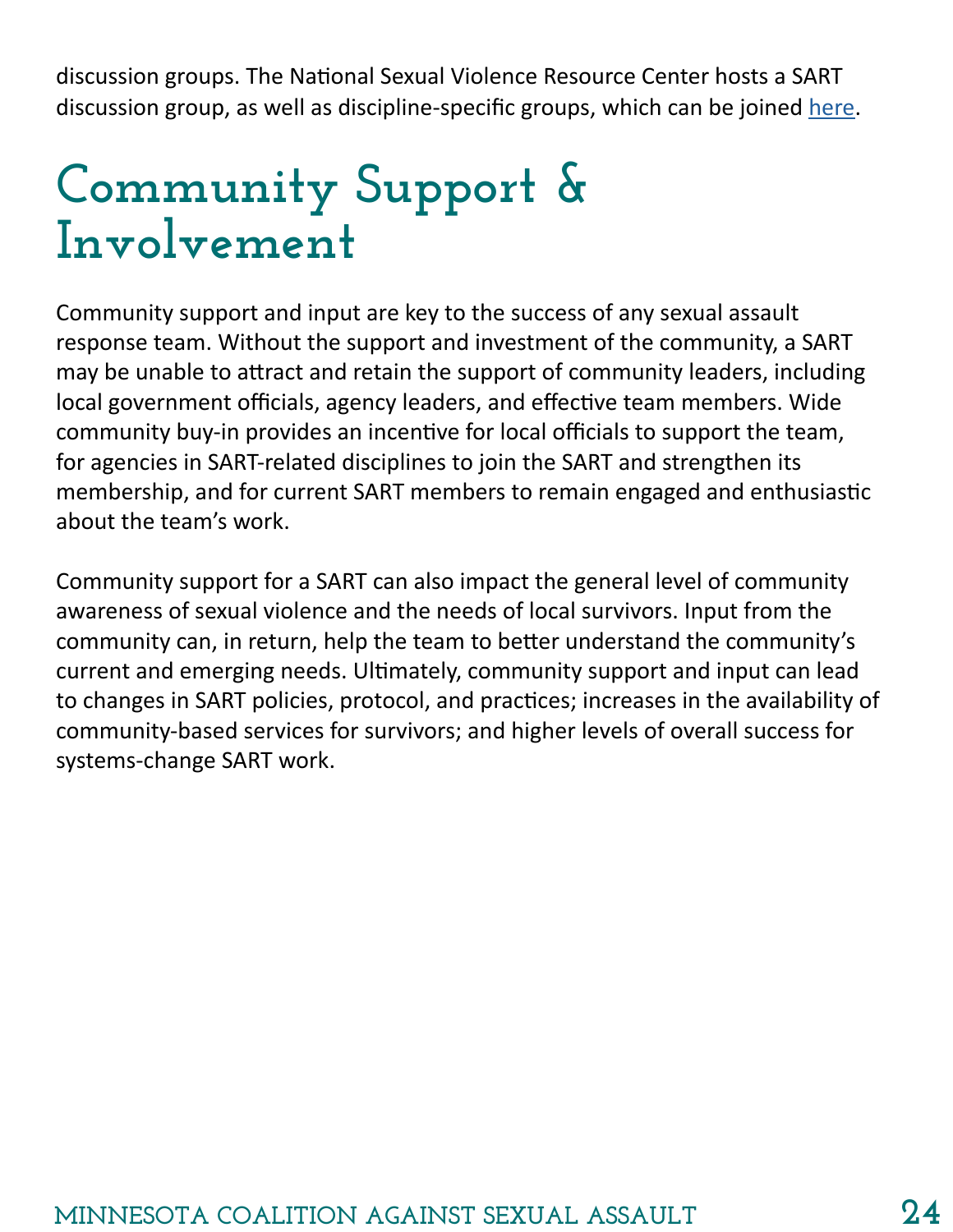### **Appendix II Participants & Methodology**

<span id="page-24-0"></span>

**Participants** In 2015-2016, SVJI staff engaged 17 teams from Wisconsin, Virginia, Washington, D.C., Oregon, Colorado, Minnesota, Pine Ridge Reservation (SD), and Coeur D'Alene Reservation (ID) in a consensus-building process during site visits. This convenience sample was obtained through recommendations from U.S. state and territory leaders in the response to sexual violence. These SARTs varied in location, including rural, small town, multi-county, large town, and urban collaborations. They also varied in structure, although all 17 teams met SVJI's definition of a systems-change SART.

A few examples of the various structures of these teams include:

- SARTs that included the core disciplines (advocacy, law enforcement, medical, prosecution, probation, adult protection) and were facilitated by a professional in a part-time SART coordinator position
- SARTs that included the core disciplines, but had no established formal leader/ facilitator position
- One SART that operated as an independent nonprofit
- SARTs with formal collaborations between advocacy, medical, and human services, and agreements or relationships with law enforcement and prosecution that varied in terms of formality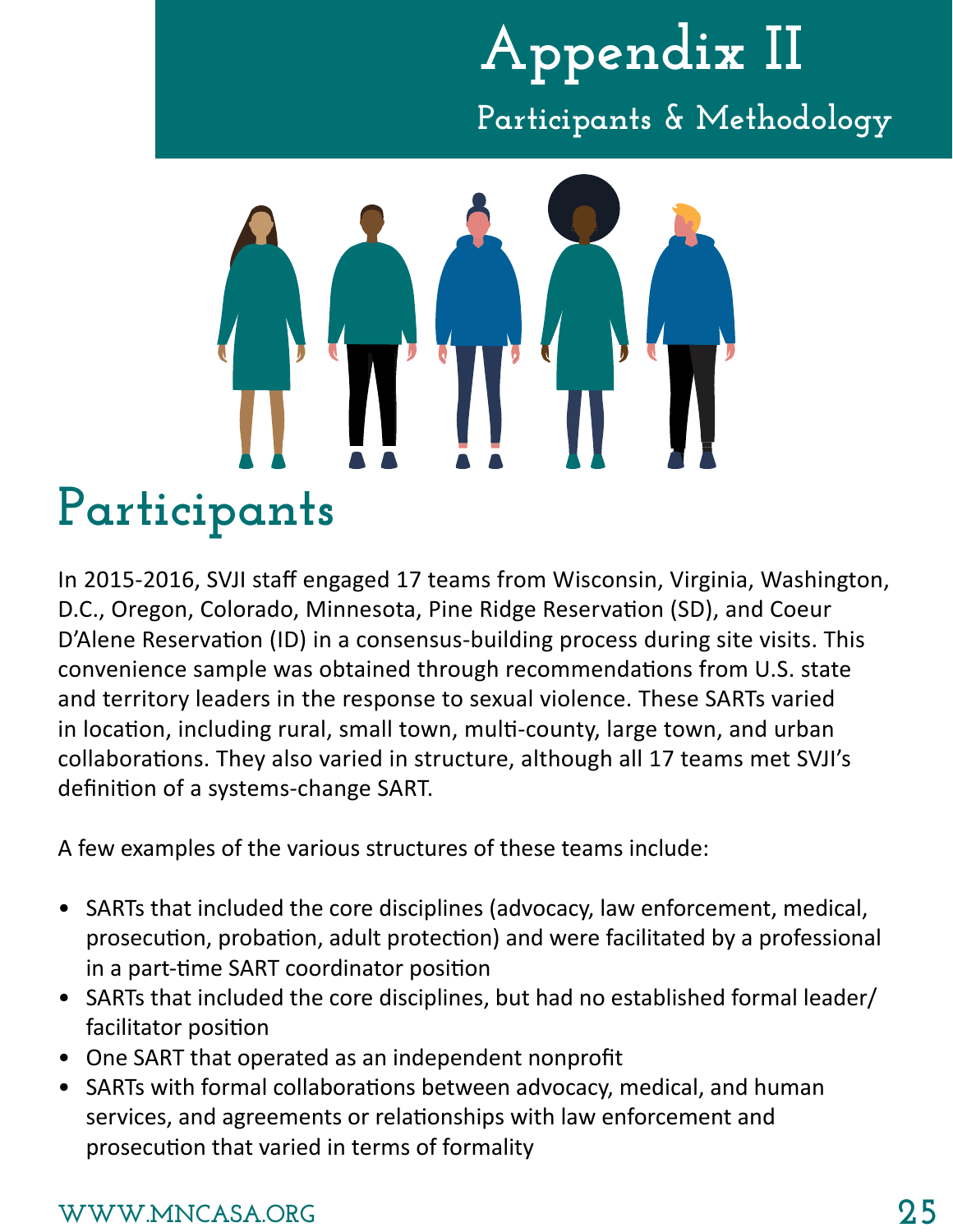### **Methodology**

Using the Multi-Attribute Consensus Building method, teams used their lived experience to rate the importance of various characteristics and supports to their systems-change work and discussed any differences in ratings. There were 16 categories of characteristics utilized, with each team reviewing 2 or 3. Each of the categories contained 4 to 8 items. At least 3 teams rated each category. The rating process was followed by a group discussion, during which we were able to better understand the individual and group ratings and solicit examples.

Results from all 17 teams were combined and the items that all teams agreed on became the essential characteristics and supports discussed in this report. Only items that received 100% consensus as "most important or essential" among reviewing teams are included in this report. Items that were of mixed importance are not included. The SVJI STOP Administrator Advisory Committee and state-level technical assistance leaders provided feedback on the findings.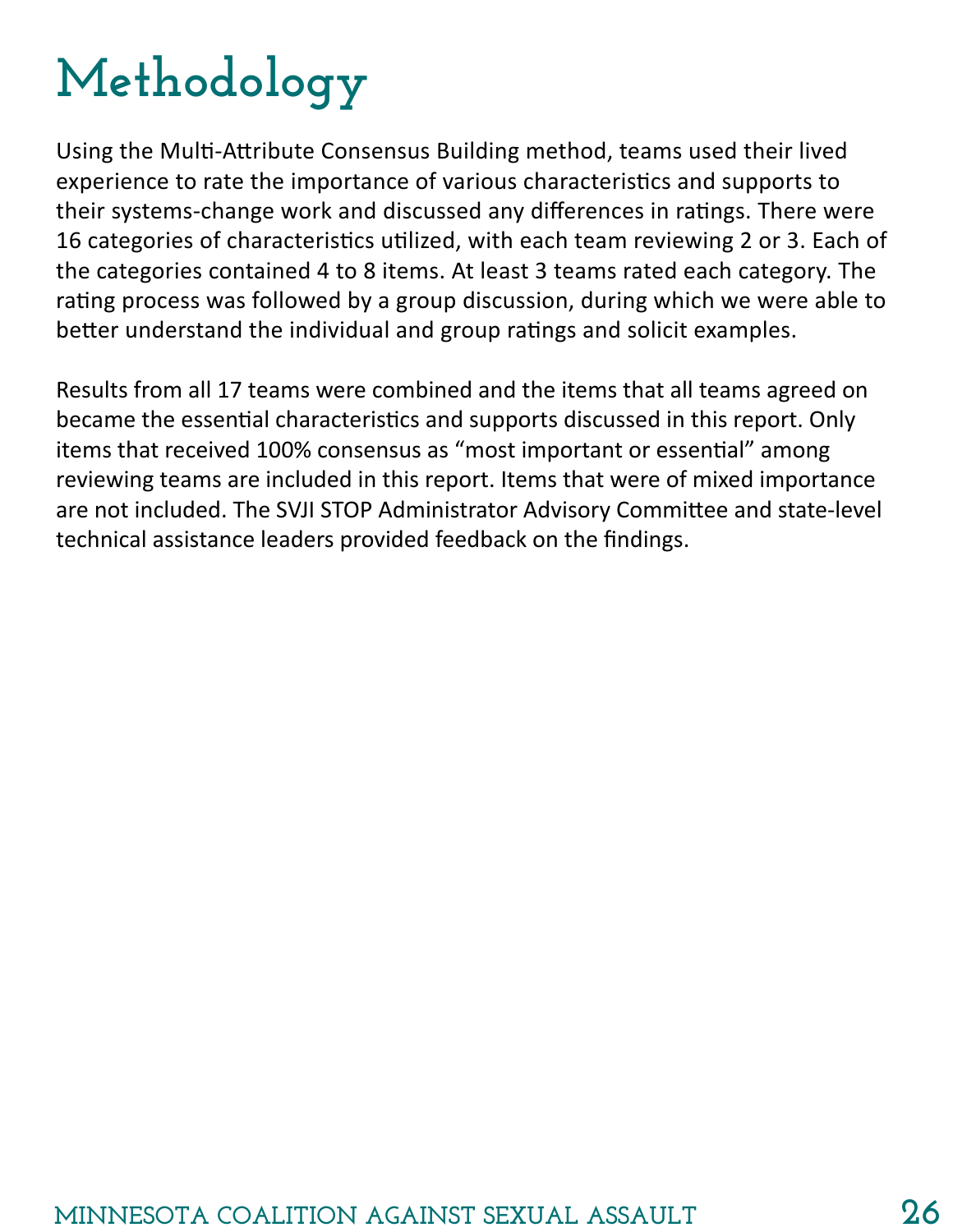## **References**

Abercrombie, R., Harries, E. & Wharton, R. (2015). *Systems change: A guide to what is and how to do it.* Report prepared for the LankellyChase Foundation. Available at [www.lankellychase.org.uk](http://www.lankellychase.org.uk)

Ahrens, C., Campbell, R., Wasco, S., Aponte, G., Grubstein, L. & Davidson, W. (2000). Sexual assault nurse examiner (SANE) programs: Alternative systems for service delivery for sexual assault victims. *Journal of Interpersonal Violence.* 15(9), 921-943.

Allen, N., Javdani S., Lehrner, A., & Walden, A. (2012). "Changing the text": Modeling council capacity to produce institutionalized change. *American Journal of Community Psychology*, 49, 317-331.

Allen, N., Javdani, S., Anderson, C, Rana, S., Newman, D., Todd, N., Lehrner, A., Larsen, S., and Davis, S. (2010). *Coordinating the criminal justice response to intimate partner violence: The effectiveness of councils in producing systems change*. Grant # 2005-WG-BX-0005. Washington, DC: USDOJ.

Allen, N., Watt, K. & Hess, J. (2008). A qualitative study of the activities and outcomes of domestic violence coordinating councils. *American Journal of Community Psychology*, 41, 63-73.

Behrens, T., Foster-Fishman, P. (2007). Developing operating principles for systems change. *American Journal of Community Psychology*, 39: 411-414. Available at [www.ncbi.nim.nih.gov](http://www.ncbi.nim.nih.gov )

Burgess, A., Lewis-O'Connor, A., Nugent-Borakove, M., & Fanflik, P. (2006). SANE/ SART services for sexual assault victims: Policy implications. *Victims and Offenders*, 1, 205-212.

Butterfoss, F. (1998). *The Coalition Effectiveness Inventory* (CEI). Available at [www.](http://www.coalitionswork.com   ) [coalitionswork.com](http://www.coalitionswork.com   )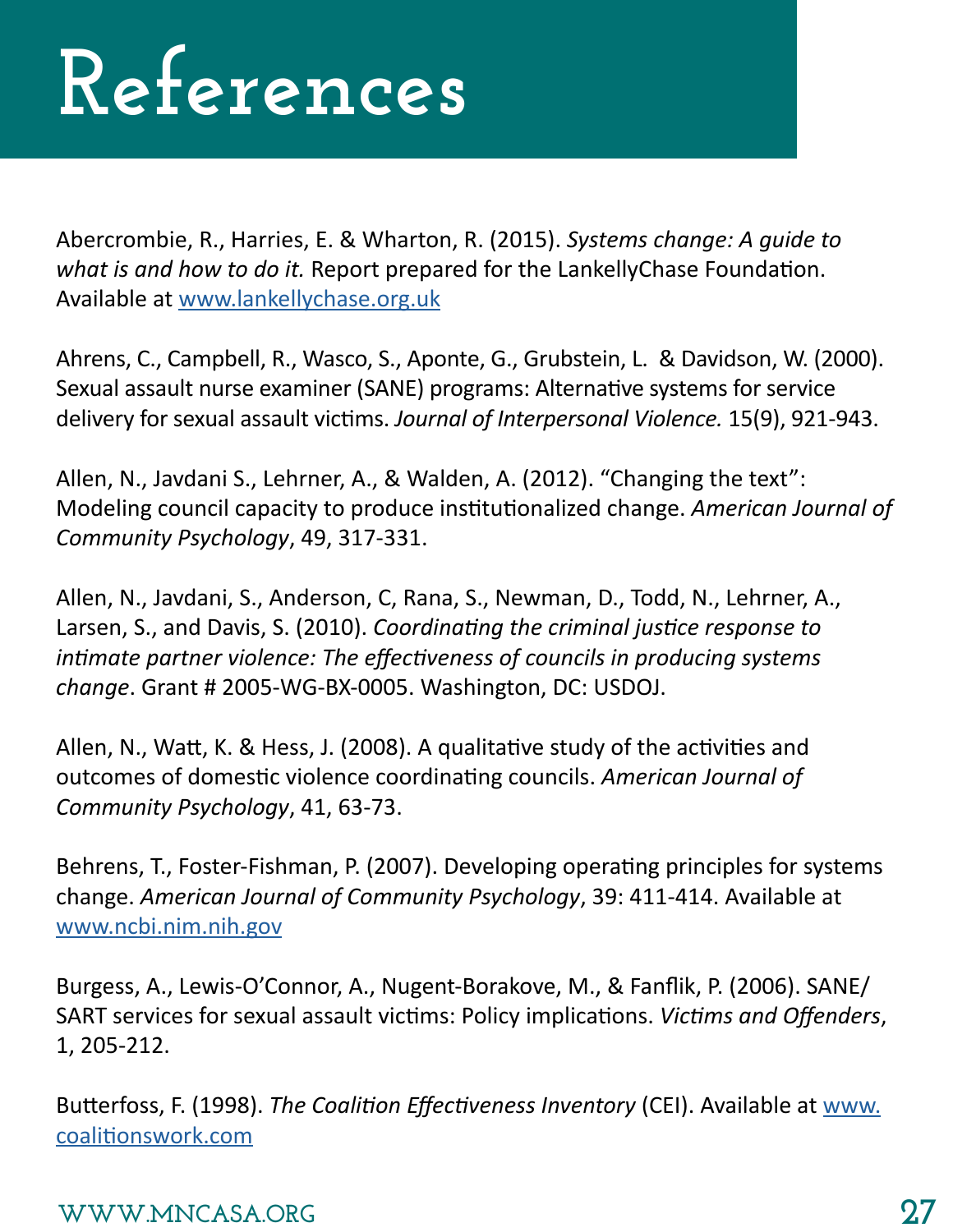Campbell, R. (2004). T*he effectiveness of sexual assault nurse examiner (SANE) programs*. (2004).

Harrisburg, PA: VAWnet, a project of the National Online Resource Center on Domestic Violence/Pennsylvania Coalition Against Domestic Violence. Available at [www.vawnet.org](http://www.vawnet.org ) 

Collaborative Justice Resource Center. (2016). *Teamwork exercise: Defining your team's values.* Available at [www.collaborativejustice.org/how/tools/goal/goal-ex1.htm](http://www.collaborativejustice.org/how/tools/goal/goal-ex1.htm ) 

Greenberg, M., Feinberg, M. Meyer-Chilenski, S., Spoth, R., & Redmond, C. (2007). Community and team member factors that influence the early phase functioning of community prevention teams: The PROSPER project. *Journal of Primary Prevention*, 28, 485-504.

Greeson, M. & Campbell, R. (2013). Sexual Assault Response Teams (SARTS): An empirical review of the effectiveness and challenges to successful implementation. *Trauma, Violence, & Abuse*, 14(2), 83-95.

Greeson, M.R., & Campbell, R. (2013). Sexual Assault Response Teams (SARTs): An empirical review of their effectiveness and challenges to successful implementation. *Trauma, Violence, & Abuse*, 14, 83-95.

Hannan, M. & Freeman, J. (1989). *Organizational ecology*. Cambridge, MA: Harvard University Press.

Hass, S. (2013). *Exploring the value and effectiveness of multi-disciplinary collaborations and factors that influence effectiveness*. Manuscript prepared by the Sexual Violence Justice Institute (SVJI), a project of MNCASA, St. Paul, MN.

Holley, J. (2012). *Network weaver handbook: A guide to transformational networks.*  Athens, OH: Network Weaving Publishing.

Isaksen, S.G., & Ekvall, G. (2007). *Assessing the context for change: A technical manual for the Situational Outlook Questionnaire*. Orchard Park, NY: The Creative Problem Solving Group.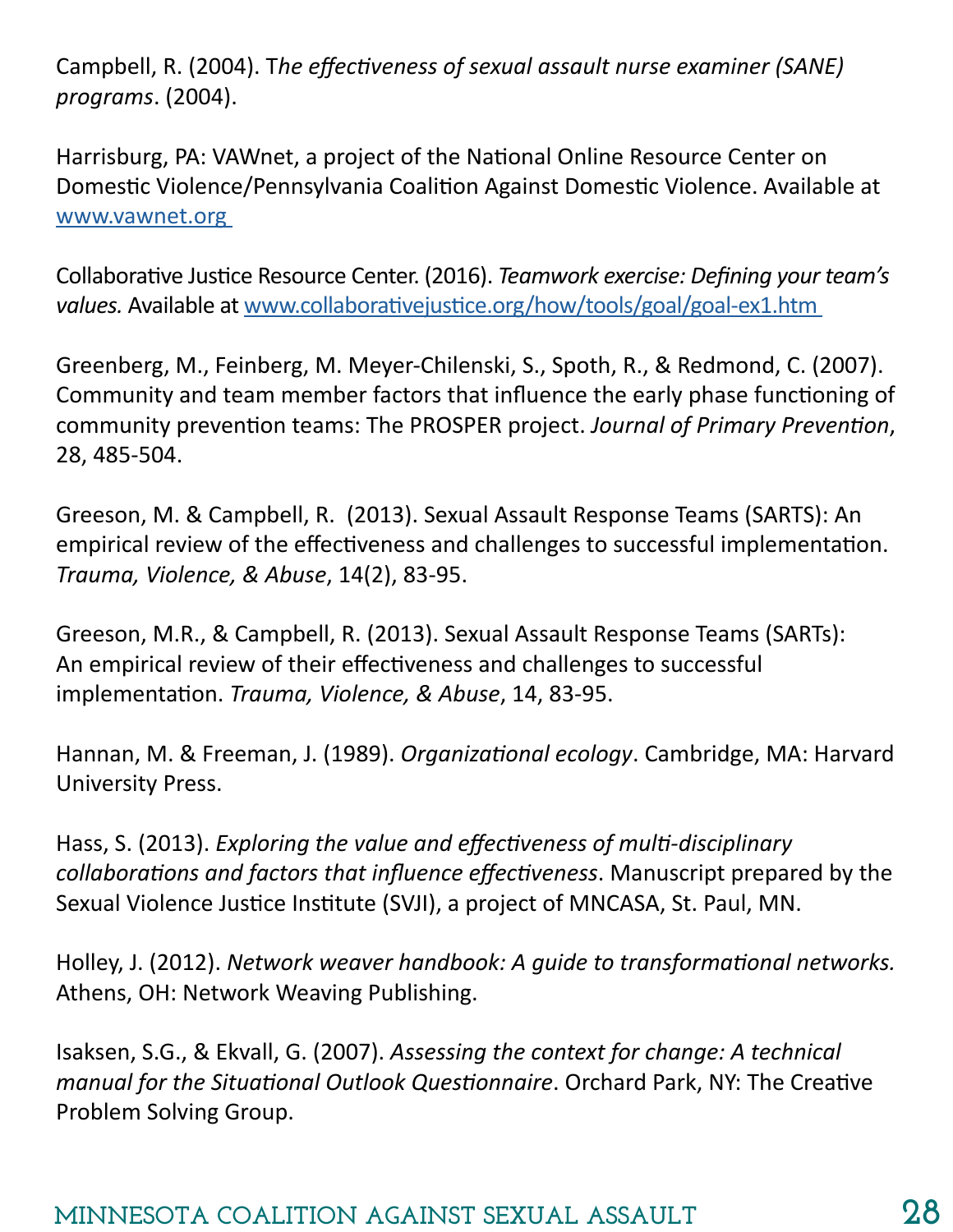Javdani S. & Allen, N. (2011). Proximal outcomes matter: A multilevel examination of the processes by which coordinating councils produce change. A*merican Journal of Community Psychology*, 47, 12-27.

Javdani S. & Allen, N. (2010). Councils as empowering contexts: Mobilizing the front line to foster systems change in the response to intimate partner violence. *American Journal of Community Psychology*, 48, 208-221.

Klein, K. & Sorra, J. (1996). The challenge of innovation implementation. *Academy of Management Review*, 21(4), 1055-1080.

National Sexual Violence Resource Center (2006). *Report on the national needs assessment of sexual assault teams*. Grant # 2004-VF-GX-K007. Washington, DC: USDOJ.

Nugent-Borakove, M.E., Fanflik, P.L., Troutman, D., Johnson, N., O'Connor, A.L., and Burgess, A. (n.d.). *Testing the Efficacy of SANE/SART Programs: Do they make a difference in sexual assault arrest & prosecution outcomes?* Manuscript supported by US DOJ Grant # 2003-WG-BX-1003, prepared by American Prosecutors Research Institute (APRI).

Office of Justice Programs. (2011). *SART Toolkit: Resources for Sexual Assault Response Teams*. Available at <https://ovc.ncjrs.gov/sartkit/about.html>

Patterson, D. (2011). The linkage between secondary victimization by law enforcement and rape case outcomes. *Journal of Interpersonal Violence*, 26: 328-347.

Pugh, D.S., ed. (1990). *Organization theory: Selected readings*  Harmondsworth: Penguin.

Senge, P. (1990). *The Fifth Discipline: The art and practice of the learning organization.* London: Random House.

Shepard, M. (1999). E*valuating coordinated community responses to domestic violence*. Harrisburg, PA: VAWnet, a project of the National Resource Center on Domestic Violence/Pennsylvania Coalition Against Domestic Violence.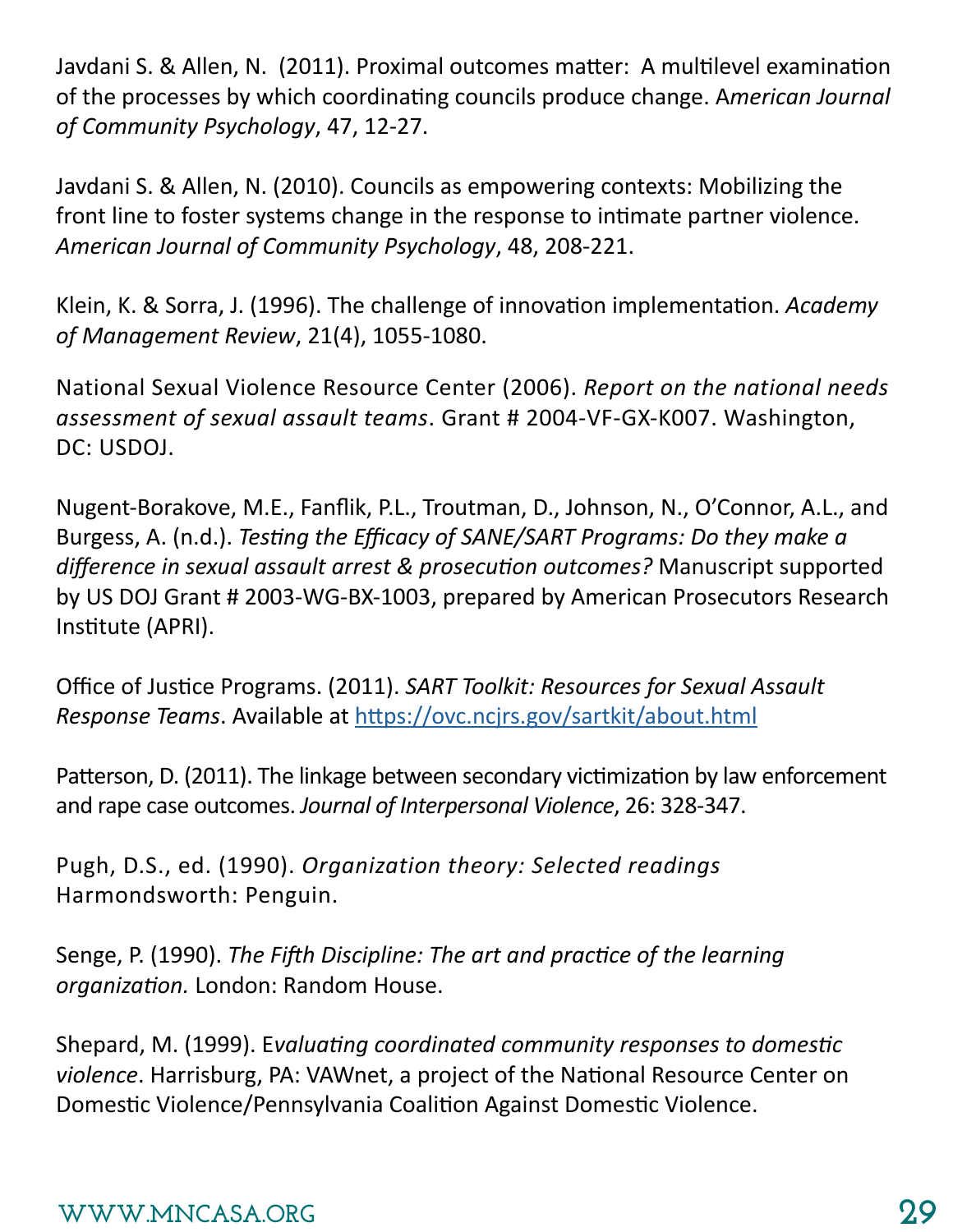Team Building. (2010). T*he importance of team governance*. Available at [www.](http://www.managementhelp.org/blogs/team-performance ) [managementhelp.org/blogs/team-performance](http://www.managementhelp.org/blogs/team-performance ) 

Wilson, D. & Klein, A. (2015). *An evaluation of the Rhode Island sexual assault response team (SART)*. Manuscript supported by the U.S. Department of Justice, Award #2002-WG-BX-0007.

**This project is supported by Grant Numbers 2012-TA-AX-K014 and 2017-TA-AX-K057 awarded by the Office on Violence Against Women, U.S. Department of Justice. The opinions, findings, conclusions, and recommendations expressed in this publication are those of the author and do not necessarily reflect the views of the Department of Justice, Office on Violence Against Women.**